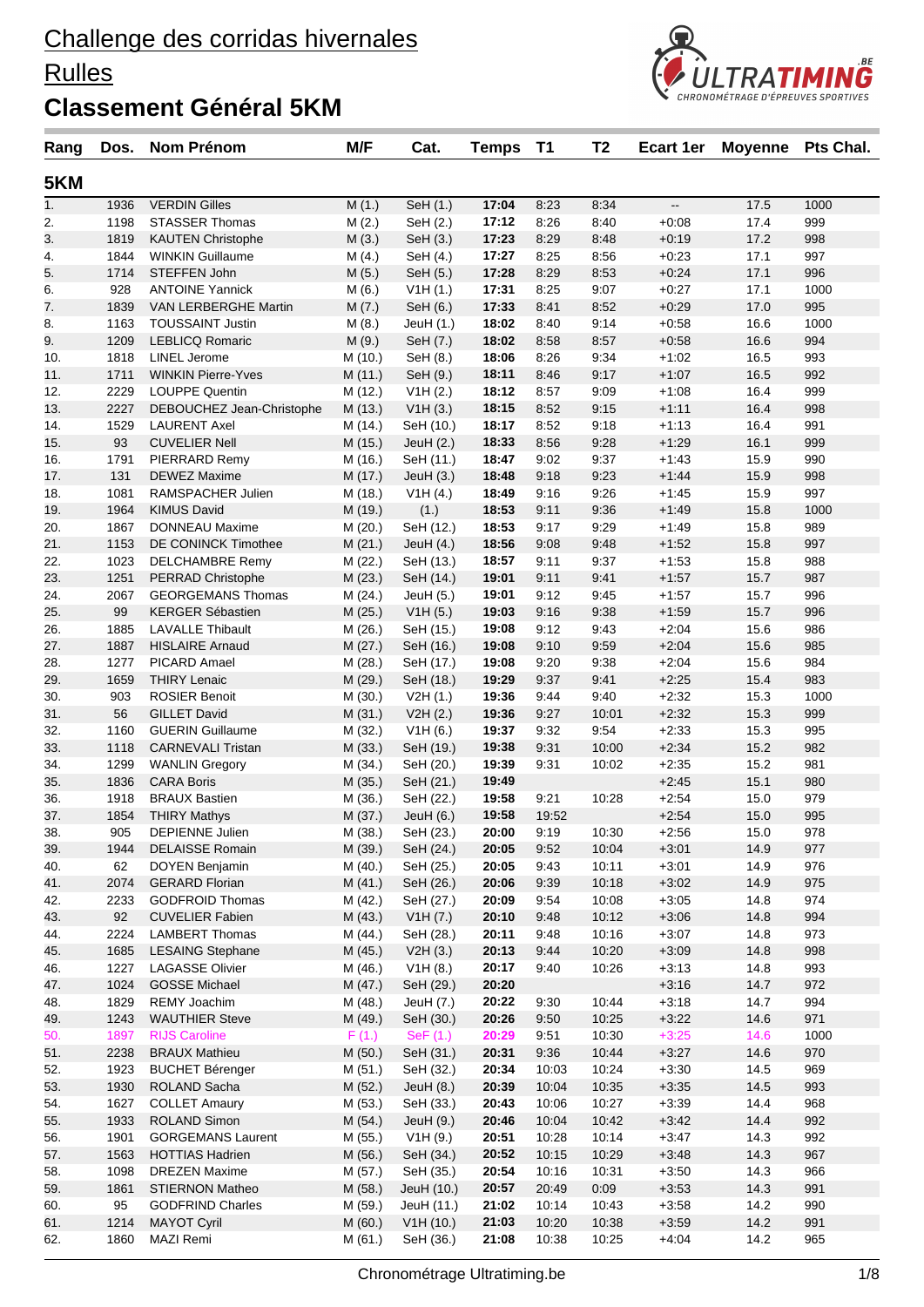#### **Rulles**



| Rang         | Dos.         | <b>Nom Prénom</b>                                 | M/F                  | Cat.                    | <b>Temps</b>   | T <sub>1</sub> | T <sub>2</sub> | <b>Ecart 1er</b>   | <b>Movenne</b> | Pts Chal.   |
|--------------|--------------|---------------------------------------------------|----------------------|-------------------------|----------------|----------------|----------------|--------------------|----------------|-------------|
| 63.          | 1937         | <b>BOURGUIGNON Arnaud</b>                         | M(62.)               | V1H(11.)                | 21:09          | 10:23          | 10:36          | $+4:05$            | 14.1           | 990         |
| 64.          | 1121         | <b>GEORGE Mathias</b>                             | M(63.)               | SeH (37.)               | 21:16          | 10:28          | 10:39          | $+4:12$            | 14.1           | 964         |
| 65.          | 1749         | <b>ARNOULD Loris</b>                              | M(64.)               | JeuH (12.)              | 21:19          | 10:11          | 10:59          | $+4:15$            | 14.0           | 989         |
| 66.          | 2031         | <b>COPINNE Franck</b>                             | M (65.)              | SeH (38.)               | 21:19          | 10:14          | 10:57          | $+4:15$            | 14.0           | 963         |
| 67.          | 1866         | <b>ROBIN Sarah</b>                                | F(2.)                | SeF (2.)                | 21:19          | 10:36          | 10:35          | $+4:15$            | 14.0           | 999         |
| 68.          | 1265         | <b>MEUNIER Basile</b>                             | M(66.)               | V1H (12.)               | 21:19          | 10:37          | 10:36          | $+4:15$            | 14.0           | 989         |
| 69.          | 1609         | <b>CAILTEUX Guillaume</b>                         | M(67.)               | SeH (39.)               | 21:20          | 10:05          | 11:06          | $+4:16$            | 14.0           | 962         |
| 70.          | 91           | <b>RATY Aline</b>                                 | F(3.)                | V1F(1.)                 | 21:25          | 10:29          | 10:50          | $+4:21$            | 14.0           | 1000        |
| 71.          | 1552         | <b>BOURGUIGNON Laurent</b>                        | M(68.)               | V2H(4.)                 | 21:28          | 10:35          | 10:42          | $+4:24$            | 13.9           | 997         |
| 72.          | 1883         | <b>ARNOULD Zephirin</b>                           | M (69.)              | JeuH (13.)              | 21:28          | 10:32          | 10:52          | $+4:24$            | 13.9           | 988         |
| 73.<br>74.   | 1757<br>1193 | 1757 N.n.<br>LACOUQUE Johann                      | (1.)                 | (1.)<br>V1H (13.)       | 21:33<br>21:38 | 10:41<br>10:20 | 10:44<br>11:09 | $+4:29$<br>$+4:34$ | 13.9<br>13.8   | 1000<br>988 |
| 75.          | 1747         | <b>LENEL Sebastien</b>                            | M (70.)<br>M(71.)    | V1H(14.)                | 21:41          | 10:28          | 11:05          | $+4:37$            | 13.8           | 987         |
| 76.          | 1946         | <b>COLLARD Cyprien</b>                            | M (72.)              | SeH (40.)               | 21:42          | 10:22          | 11:12          | $+4:38$            | 13.8           | 961         |
| 77.          | 1917         | <b>WATELET Christophe</b>                         | M (73.)              | V1H (15.)               | 21:43          | 10:39          | 10:56          | $+4:39$            | 13.8           | 986         |
| 78.          | 1945         | <b>LUCAS Corentin</b>                             | M (74.)              | JeuH (14.)              | 21:44          | 10:53          | 21:54          | $+4:40$            | 13.8           | 987         |
| 79.          | 1928         | <b>STAS Thierry</b>                               | M (75.)              | V2H(5.)                 | 21:46          | 10:44          | 10:53          | $+4:42$            | 13.7           | 996         |
| 80.          | 1713         | <b>OGER Xavier</b>                                | M (76.)              | SeH (41.)               | 21:46          | 10:39          | 11:02          | $+4:42$            | 13.7           | 960         |
| 81.          | 1292         | <b>MARCHAL Thomas</b>                             | M(77.)               | SeH (42.)               | 21:50          | 10:55          | 10:45          | $+4:46$            | 13.7           | 959         |
| 82.          | 1864         | JACQUES Theo                                      | M (78.)              | SeH (43.)               | 21:52          | 10:43          | 11:03          | $+4:48$            | 13.7           | 958         |
| 83.          | 1947         | <b>ZUNE Patrice</b>                               | M (79.)              | V2H(6.)                 | 21:52          | 11:00          | 10:43          | $+4:48$            | 13.7           | 995         |
| 84.          | 1912         | <b>PIERSON Arthur</b>                             | M(80.)               | JeuH (15.)              | 21:55          | 10:23          | 11:25          | $+4:51$            | 13.6           | 986         |
| 85.          | 1065         | <b>VIEUXTEMPS Maxime</b>                          | M(81.)               | SeH (44.)               | 21:59          | 10:52          | 11:00          | $+4:55$            | 13.6           | 957         |
| 86.          | 1026         | <b>GILLARD Stany</b>                              | M (82.)              | V1H (16.)               | 21:59          | 10:47          | 11:01          | $+4:55$            | 13.6           | 985         |
| 87.          | 1232         | <b>ROLLES Kevin</b>                               | M(83.)               | SeH (45.)               | 22:00          | 10:37          | 11:12          | $+4:56$            | 13.6           | 956         |
| 88.          | 1938         | <b>FILON Tamari</b>                               | M (84.)              | JeuH (16.)              | 22:04          | 10:50          | 12:13          | $+5:00$            | 13.6           | 985         |
| 89.          | 1197         | <b>EHMANN Wilma</b>                               | F(4.)                | SeF (3.)                | 22:05          | 10:46          | 11:09          | $+5:01$            | 13.5           | 998         |
| 90.          | 1932<br>1687 | <b>ROLAND Abel</b>                                | M(85.)               | JeuH (17.)              | 22:05          | 10:47          | 11:11<br>11:12 | $+5:01$            | 13.5           | 984         |
| 91.<br>92.   | 1083         | <b>DEVOLF Theodore</b><br><b>LOBET Denis</b>      | M(86.)<br>M (87.)    | JeuH (18.)<br>SeH (46.) | 22:09<br>22:10 | 10:50<br>10:47 | 11:15          | $+5:05$<br>$+5:06$ | 13.5<br>13.5   | 983<br>955  |
| 93.          | 930          | <b>VINCENT Kelyg</b>                              | M (88.)              | SeH (47.)               | 22:13          | 10:38          | 11:26          | $+5:09$            | 13.5           | 954         |
| 94.          | 102          | <b>FRANÇOIS Leslie</b>                            | M (89.)              | SeH (48.)               | 22:15          | 11:18          | 10:49          | $+5:11$            | 13.4           | 953         |
| 95.          | 1217         | <b>LAUMONT Morgan</b>                             | M (90.)              | SeH (49.)               | 22:19          | 10:47          | 11:23          | $+5:15$            | 13.4           | 952         |
| 96.          | 1608         | <b>CAILTEUX Elisabeth</b>                         | F(5.)                | $\text{SeF}(4.)$        | 22:19          | 10:52          | 11:19          | $+5:15$            | 13.4           | 997         |
| 97.          | 1888         | <b>HISLAIRE Yves</b>                              | M (91.)              | V2H (7.)                | 22:23          | 11:00          | 11:14          | $+5:19$            | 13.4           | 994         |
| 98.          | 1051         | <b>LIEGEOIS Clara</b>                             | F(6.)                | JeuF(1.)                | 22:25          | 10:52          | 11:24          | $+5:21$            | 13.3           | 1000        |
| 99.          | 1678         | <b>DE CONINCK Stephanie</b>                       | F(7.)                | V1F(2.)                 | 22:30          | 10:55          | 11:28          | $+5:26$            | 13.3           | 999         |
| 100.         | 1909         | <b>MINET Noël</b>                                 | M (92.)              | V1H (17.)               | 22:31          | 10:55          | 11:24          | $+5:27$            | 13.3           | 984         |
| 101.         | 1845         | <b>ROBERT Amaury</b>                              | M (93.)              | SeH (50.)               | 22:33          | 11:15          | 11:09          | $+5:29$            | 13.3           | 951         |
| 102.         |              | 1790 CAILTEUX Emilie                              | F(8.)                | SeF (5.)                | 22:37          | 10:51          | 11:36          | $+5:33$            | $13.2$         | 996         |
| 103.         | 1688         | DELESPESSE Fabian                                 | M (94.)              | V1H(18.)                | 22:40          | 11:40          | 10:53          | $+5:36$            | 13.2           | 983         |
| 104.         | 1689         | <b>MEUNIER Bernard</b>                            | M (95.)              | V1H(19.)                | 22:43          | 11:40          | 10:53          | $+5:39$            | 13.2           | 982         |
| 105.         | 1039         | <b>PLIER Christophe</b><br><b>VEDRINES Arnaud</b> | M (96.)              | V2H(8.)                 | 22:43          | 10:51          | 11:44          | $+5:39$            | 13.2           | 993         |
| 106.<br>107. | 1954<br>1266 | <b>BRAU Amelie</b>                                | M (97.)<br>F(9.)     | SeH (51.)<br>SeF(6.)    | 22:44<br>22:49 | 11:21<br>11:06 | 11:15<br>11:36 | $+5:40$<br>$+5:45$ | 13.1<br>13.1   | 950<br>995  |
| 108.         | 1961         | <b>ADAM Antoine</b>                               | M (98.)              | SeH (52.)               | 22:53          | 11:32          | 11:09          | $+5:49$            | 13.1           | 949         |
| 109.         | 1907         | <b>GOFFIN Anneleen</b>                            | F(10.)               | SeF (7.)                | 22:54          | 10:53          | 11:51          | $+5:50$            | 13.1           | 994         |
| 110.         | 1833         | <b>MINE Victor</b>                                | M (99.)              | JeuH (19.)              | 22:59          | 11:35          | 11:17          | $+5:55$            | 13.0           | 982         |
| 111.         | 1745         | <b>PLAINCHAMP Gwenaelle</b>                       | F(11.)               | V1F(3.)                 | 23:00          | 11:02          | 11:48          | $+5:56$            | 13.0           | 998         |
| 112.         | 1681         | <b>BARTHAUX Benoit</b>                            | M (100.)             | V1H (20.)               | 23:01          | 11:14          | 11:37          | $+5:57$            | 13.0           | 981         |
| 113.         | 1180         | <b>RATY Amelie</b>                                | F(12.)               | JeuF $(2.)$             | 23:04          | 11:05          | 11:52          | $+6:00$            | 13.0           | 999         |
| 114.         | 1922         | <b>SCHWALL Cassian</b>                            | M (101.)             | JeuH (20.)              | 23:10          | 11:40          | 11:23          | $+6:06$            | 12.9           | 981         |
| 115.         | 1231         | <b>GODENIR Christian</b>                          | M (102.)             | V2H(9.)                 | 23:15          | 11:20          | 11:46          | $+6:11$            | 12.9           | 992         |
| 116.         | 61           | <b>THIRY Vivien</b>                               | M (103.)             | V1H (21.)               | 23:20          | 23:13          |                | $+6:16$            | 12.8           | 980         |
| 117.         | 1212         | PAQUET David                                      | M (104.)             | V2H (10.)               | 23:22          | 10:57          | 12:15          | $+6:18$            | 12.8           | 991         |
| 118.         | 1915         | THÉRER Romain                                     | M (105.)             | V1H (22.)               | 23:30          | 11:35          | 11:45          | $+6:26$            | 12.7           | 979         |
| 119.         | 1924         | <b>BROZAK Pierre</b>                              | M (106.)             | SeH (53.)               | 23:35          | 11:26          | 12:04          | $+6:31$            | 12.7           | 948         |
| 120.         | 1123         | <b>LECLER Florent</b>                             | M (107.)             | V1H (23.)               | 23:38          | 11:00          | 12:28          | $+6:34$            | 12.6           | 978         |
| 121.         | 935          | <b>DENAYER Lisa</b>                               | F(13.)               | SeF(8.)                 | 23:39          | 11:49          | 11:41          | $+6:35$            | 12.6           | 993         |
| 122.         | 1086         | <b>ALLARD Bastien</b>                             | M (108.)             | SeH (54.)               | 23:44          | 11:49          | 11:50          | $+6:40$            | 12.6           | 947         |
| 123.<br>124. | 1879<br>1908 | <b>NAVEAUX Anthony</b><br><b>GROSS Jacky</b>      | M (109.)<br>M (110.) | SeH (55.)<br>V2H (11.)  | 23:44<br>23:47 | 12:26<br>11:24 | 11:10<br>12:13 | $+6:40$<br>$+6:43$ | 12.6<br>12.6   | 946<br>990  |
| 125.         | 1172         | <b>KOBS Quentin</b>                               | M (111.)             | JeuH (21.)              | 23:49          | 11:51          | 11:50          | $+6:45$            | 12.6           | 980         |
| 126.         | 1628         | <b>BELCHE Jeremy</b>                              | M (112.)             | SeH (56.)               | 23:51          | 11:49          | 11:54          | $+6:47$            | 12.5           | 945         |
|              |              |                                                   |                      |                         |                |                |                |                    |                |             |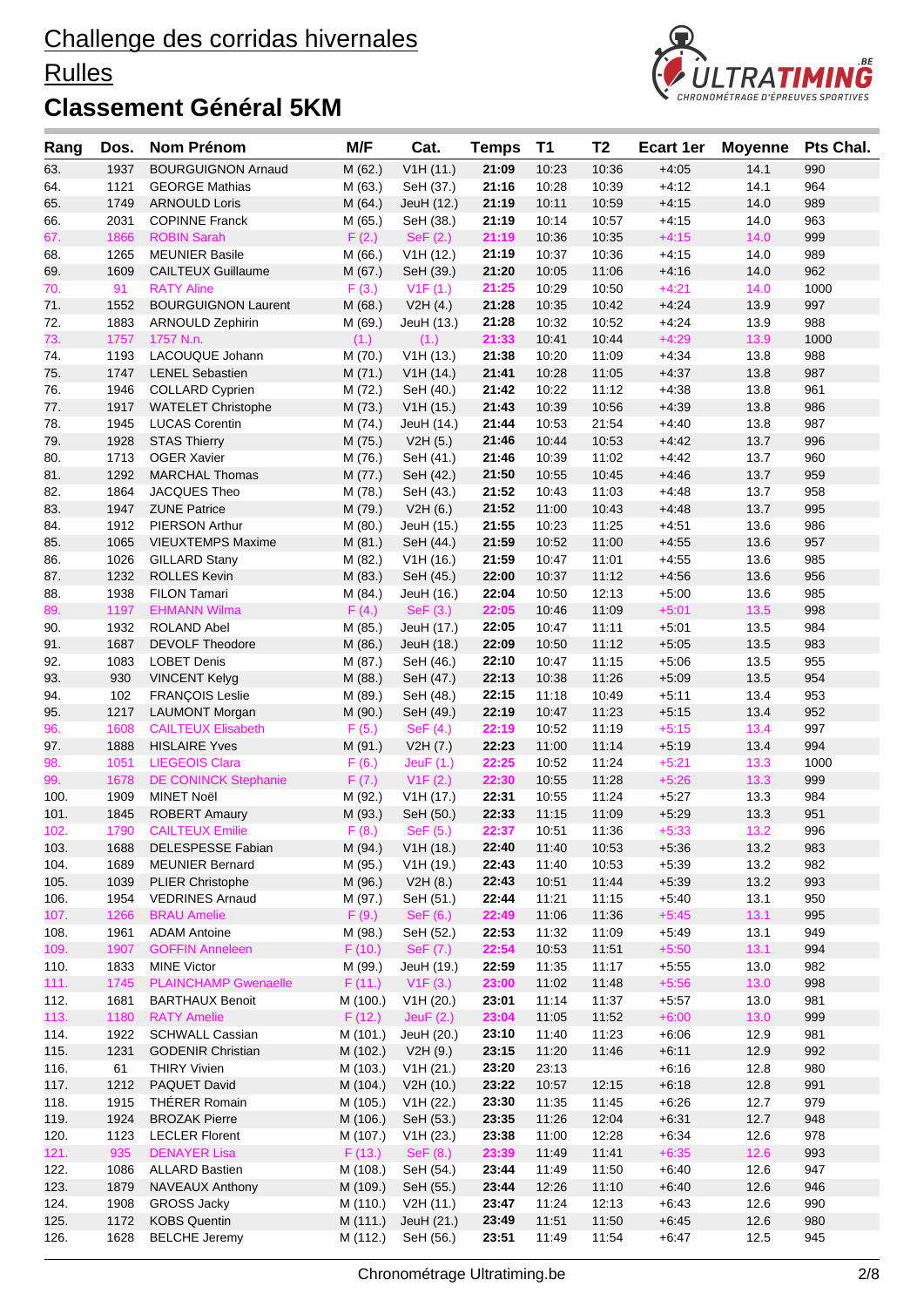#### **Rulles**



| Rang         | Dos.         | Nom Prénom                                   | M/F                  | Cat.                     | <b>Temps</b>   | <b>T1</b>      | T <sub>2</sub> | <b>Ecart 1er</b>   | <b>Moyenne</b> | Pts Chal.  |
|--------------|--------------|----------------------------------------------|----------------------|--------------------------|----------------|----------------|----------------|--------------------|----------------|------------|
| 127.         | 1935         | <b>ROLAND Elie</b>                           | M (113.)             | JeuH (22.)               | 23:52          | 11:50          | 11:54          | $+6:48$            | 12.5           | 979        |
| 128.         | 63           | <b>SCAILLET Severine</b>                     | F(14.)               | V1F(4.)                  | 23:52          | 11:49          | 11:54          | $+6:48$            | $12.5$         | 997        |
| 129.         | 1017         | <b>BALZA Dominique</b>                       | M (114.)             | V3H(1.)                  | 23:55          | 11:26          | 12:23          | $+6.51$            | 12.5           | 1000       |
| 130.         | 1036         | STEIOFF Stéphane                             | M (115.)             | SeH (57.)                | 23:57          | 11:39          | 12:03          | $+6:53$            | 12.5           | 944        |
| 131.         | 1290         | SIZAIRE Aurelien                             | M (116.)             | SeH (58.)                | 23:57          | 11:45          | 12:04          | $+6:53$            | 12.5           | 943        |
| 132.         | 1058         | RENARD Jean-Philippe                         | M (117.)             | V2H (12.)                | 24:00          | 11:34          | 12:17          | $+6.56$            | 12.5           | 989        |
| 133.         | 1664         | <b>CARTRY Maud</b>                           | F(15.)               | SeF (9.)                 | 24:08          | 11:57          | 12:01          | $+7:04$            | 12.4           | 992        |
| 134.         | 1677         | <b>FRANCOIS Marilyn</b>                      | F(16.)               | V1F(5.)                  | 24:09          | 12:05          | 11:57          | $+7:05$            | 12.4           | 996        |
| 135.         | 1795         | <b>COLLIGNON Cedric</b>                      | M (118.)             | JeuH (23.)               | 24:09          | 11:28          | 12:35          | $+7:05$            | 12.4           | 978        |
| 136.         | 1794         | <b>COLLIGNON Loic</b>                        | M (119.)             | SeH (59.)                | 24:12          | 11:29          | 12:35          | $+7:08$            | 12.4           | 942        |
| 137.         | 936          | <b>DENAYER Clothilde</b>                     | F(17.)               | SeF (10.)                | 24:12          | 11:52          | 12:06          | $+7:08$            | 12.4           | 991        |
| 138.         | 1124         | <b>ROTA Sylvain</b>                          | M (120.)             | SeH (60.)                | 24:20          | 11:39          | 12:32          | $+7:16$            | 12.3           | 941        |
| 139.         | 2255         | <b>ADAM Xavier</b>                           | M (121.)             | SeH (61.)                | 24:22          | 12:21          | 11:51          | $+7:18$            | 12.3           | 940        |
| 140.         | 1221         | <b>THERER Eloise</b>                         | F(18.)               | SeF (11.)                | 24:23          | 11:54          | 12:20          | $+7:19$            | 12.3           | 990        |
| 141.         | 2071         | <b>OLIVIER Severine</b>                      | F(19.)               | SeF (12.)                | 24:23          | 11:53          | 12:23          | $+7:19$            | 12.3           | 989        |
| 142.<br>143. | 1830         | <b>REMY Esteban</b>                          | M (122.)<br>M (123.) | SeH (62.)                | 24:31<br>24:31 | 12:52<br>11:50 | 11:32<br>12:33 | $+7:27$<br>$+7:27$ | 12.2<br>12.2   | 939<br>977 |
| 144.         | 1267<br>2008 | <b>BRIEL Philippe</b><br><b>JACOB Didier</b> | M (124.)             | V1H (24.)<br>V2H (13.)   | 24:32          | 11:51          | 12:32          | $+7:28$            | 12.2           | 988        |
| 145.         | 1547         | <b>COPPIN Clement</b>                        | M (125.)             | SeH (63.)                | 24:34          | 12:07          | 12:17          | $+7:30$            | 12.2           | 938        |
| 146.         | 1033         | <b>DETHISE Loïc</b>                          | M (126.)             | SeH (64.)                | 24:38          | 12:19          | 12:11          | $+7:34$            | 12.1           | 937        |
| 147.         | 1684         | <b>CONSTANT Patrick</b>                      | M (127.)             | V3H(2.)                  | 24:40          | 11:36          | 39:59          | $+7:36$            | 12.1           | 999        |
| 148.         | 1306         | <b>LARZILLIERE Damien</b>                    | M (128.)             | SeH (65.)                | 24:45          | 12:19          | 12:15          | $+7:41$            | 12.1           | 936        |
| 149.         | 908          | <b>TINANT Chloe</b>                          | F(20.)               | SeF (13.)                | 24:46          | 12:04          | 12:35          | $+7:42$            | 12.1           | 988        |
| 150.         | 1824         | <b>HENRY Marcel</b>                          | M (129.)             | V2H (14.)                | 24:48          | 12:12          | 12:29          | $+7:44$            | 12.0           | 987        |
| 151.         | 1823         | <b>DROUET Stephanie</b>                      | F(21.)               | V2F(1.)                  | 24:49          | 12:10          | 12:33          | $+7:45$            | 12.0           | 1000       |
| 152.         | 1902         | <b>COPPIN Nicolas</b>                        | M (130.)             | (2.)                     | 24:57          | 12:11          | 12:38          | $+7:53$            | 12.0           | 999        |
| 153.         | 121          | <b>LOUIS Arnaud</b>                          | M (131.)             | SeH (66.)                | 25:01          | 12:17          | 12:34          | $+7:57$            | 11.9           | 935        |
| 154.         | 1872         | <b>MARECHAL Quentin</b>                      | M (132.)             | JeuH (24.)               | 25:02          | 11:56          | 12:57          | $+7:58$            | 11.9           | 977        |
| 155.         | 1834         | <b>RADENNE Mael</b>                          | M (133.)             | JeuH (25.)               | 25:05          | 10:33          | 14:22          | $+8:01$            | 11.9           | 976        |
| 156.         | 1767         | <b>WAGNER Gilles</b>                         | F(22.)               | V1F(6.)                  | 25:10          | 12:58          | 11:59          | $+8:06$            | 11.9           | 995        |
| 157.         | 1202         | <b>DEVILLET Sebastien</b>                    | M (134.)             | SeH (67.)                | 25:10          | 12:10          | 12:55          | $+8:06$            | 11.9           | 934        |
| 158.         | 1905         | <b>COUQUELET Isabelle</b>                    | F(23.)               | V1F (7.)                 | 25:11          | 12:14          | 12:50          | $+8:07$            | 11.9           | 994        |
| 159.         | 1643         | <b>MORIS Kevin</b>                           | M (135.)             | SeH (68.)                | 25:14          | 12:19          | 12:46          | $+8:10$            | 11.8           | 933        |
| 160.         | 78           | <b>DASNOY Freddy</b>                         | M (136.)             | V3H(3.)                  | 25:16          | 12:16          | 12:50          | $+8:12$            | 11.8           | 998        |
| 161.         | 1041         | <b>DELMEE</b> Eve                            | F(24.)               | Jeu $F(3.)$              | 25:17          | 12:12          | 12:59          | $+8:13$            | 11.8           | 998        |
| 162.         | 1942         | LOUIS Sebastien                              | M (137.)             | SeH (69.)                | 25:18          | 12:43          | 12:24          | $+8:14$            | 11.8           | 932        |
| 163.         | 901          | VAN DE WIELE Bruno                           | M (138.)             | V1H (25.)                | 25:20          | 12:39          | 12:30          | $+8:16$            | 11.8           | 976        |
| 164.         | 1038         | <b>PLIER Chiara</b>                          | F(25.)               | Jeu $F(4)$               | 25:21          | 12:14          | 12:56          | $+8:17$            | 11.8           | 997        |
| 165.         | 2092         | <b>KHELIFA Myriam</b>                        | F(26.)               | SeF (14.)                | 25:22          | 12:25          | 12:49          | $+8:18$            | 11.8           | 987        |
| 166.         |              | 1004 LAVAL SALINAS Andrea                    | F(27.)               | JeuF (5.)                | 25:24          | 12:25          | 12:51          | $+8:20$            | 11.8           | 996        |
| 167.         | 1524<br>1959 | <b>HESSE Sacha</b><br><b>HENRY Edwin</b>     | M (139.)<br>M (140.) | JeuH (26.)               | 25:26<br>25:36 | 12:14<br>12:23 | 13:05          | $+8:22$            | 11.7<br>11.7   | 975<br>931 |
| 168.<br>169. | 138          | <b>CASPAR Manon</b>                          | F(28.)               | SeH (70.)<br>Jeu $F(6.)$ | 25:41          | 13:22          | 13:05<br>12:12 | $+8:32$<br>$+8:37$ | 11.6           | 995        |
| 170.         | 1893         | <b>COLLIGNON David</b>                       | M (141.)             | SeH (71.)                | 25:42          | 12:53          | 12:40          | $+8:38$            | 11.6           | 930        |
| 171.         | 1774         | <b>ROBA Wendy</b>                            | F(29.)               | SeF (15.)                | 25:43          | 12:25          | 13:07          | $+8:39$            | 11.6           | 986        |
| 172.         | 1092         | <b>TOUILLAUX Dominique</b>                   | M (142.)             | V2H (15.)                | 25:44          | 12:18          | 13:16          | $+8:40$            | 11.6           | 986        |
| 173.         | 133          | <b>WEBER Tamara</b>                          | F(30.)               | V1F(8.)                  | 25:47          | 12:34          | 13:03          | $+8:43$            | 11.6           | 993        |
| 174.         | 119          | <b>ENGLEBERT Simon</b>                       | M (143.)             | SeH (72.)                | 25:47          | 12:35          | 13:02          | $+8:43$            | 11.6           | 929        |
| 175.         | 1743         | <b>MONHONVAL Romane</b>                      | F(31.)               | <b>JeuF</b> (7.)         | 25:49          | 12:14          | 13:27          | $+8:45$            | 11.6           | 994        |
| 176.         | 1082         | <b>RAULET Laurianne</b>                      | F(32.)               | SeF (16.)                | 25:58          | 12:43          | 13:06          | $+8:54$            | 11.5           | 985        |
| 177.         | 96           | <b>GODFRIND Valentine</b>                    | F(33.)               | Jeu $F(8.)$              | 25:59          | 13:24          | 12:28          | $+8:55$            | 11.5           | 993        |
| 178.         | 934          | <b>DENAYER Renelle</b>                       | F(34.)               | SeF (17.)                | 26:00          | 12:54          | 12:59          | $+8:56$            | 11.5           | 984        |
| 179.         | 1168         | WIDART Jean                                  | M (144.)             | V3H(4.)                  | 26:00          | 25:52          | 7:37           | $+8.56$            | 11.5           | 997        |
| 180.         | 117          | <b>ROMAN Christabel</b>                      | F(35.)               | V2F(2.)                  | 26:01          | 13:00          | 12:55          | $+8:57$            | 11.5           | 999        |
| 181.         | 1957         | <b>MINET Guillaume</b>                       | M (145.)             | SeH (73.)                | 26:06          | 12:55          | 13:05          | $+9:02$            | 11.4           | 928        |
| 182.         | 1593         | <b>FELTESSE Renaud</b>                       | M (146.)             | V1H (26.)                | 26:06          | 12:35          | 13:21          | $+9:02$            | 11.4           | 975        |
| 183.         | 1525         | <b>MOHNEN Celine</b>                         | F(36.)               | V2F(3.)                  | 26:07          | 13:08          | 12:51          | $+9:03$            | 11.4           | 998        |
| 184.         | 1876         | <b>DESSOY Laurine</b>                        | F(37.)               | JeuF (9.)                | 26:09          | 12:56          | 13:06          | $+9:05$            | 11.4           | 992        |
| 185.         | 1852         | <b>WATHELET Maelig</b>                       | M (147.)             | JeuH (27.)               | 26:18          | 12:33          | 13:34          | $+9:14$            | 11.4           | 974        |
| 186.         | 1831         | <b>GERARD Francoise</b>                      | F(38.)               | V1F(9.)                  | 26:22          | 13:12          | 13:01          | $+9:18$            | 11.3           | 992        |
| 187.         | 1931         | <b>ROLAND Zoé</b>                            | F(39.)               | SeF (18.)                | 26:22          | 12:51          | 13:22          | $+9:18$            | 11.3           | 983        |
| 188.         | 1769         | <b>REUTER Valérie</b>                        | F(40.)               | V1F(10.)                 | 26:25          | 13:34          | 12:41          | $+9:21$            | 11.3           | 991        |
| 189.         | 1940         | <b>PIERRET Jocelyn</b>                       | F(41.)               | SeF (19.)                | 26:29          | 12:11          | 14:08          | $+9:25$            | 11.3           | 982        |
| 190.         | 1913         | PIERSON Christophe                           | M (148.)             | V1H (27.)                | 26:30          | 12:41          | 13:34          | $+9.26$            | 11.3           | 974        |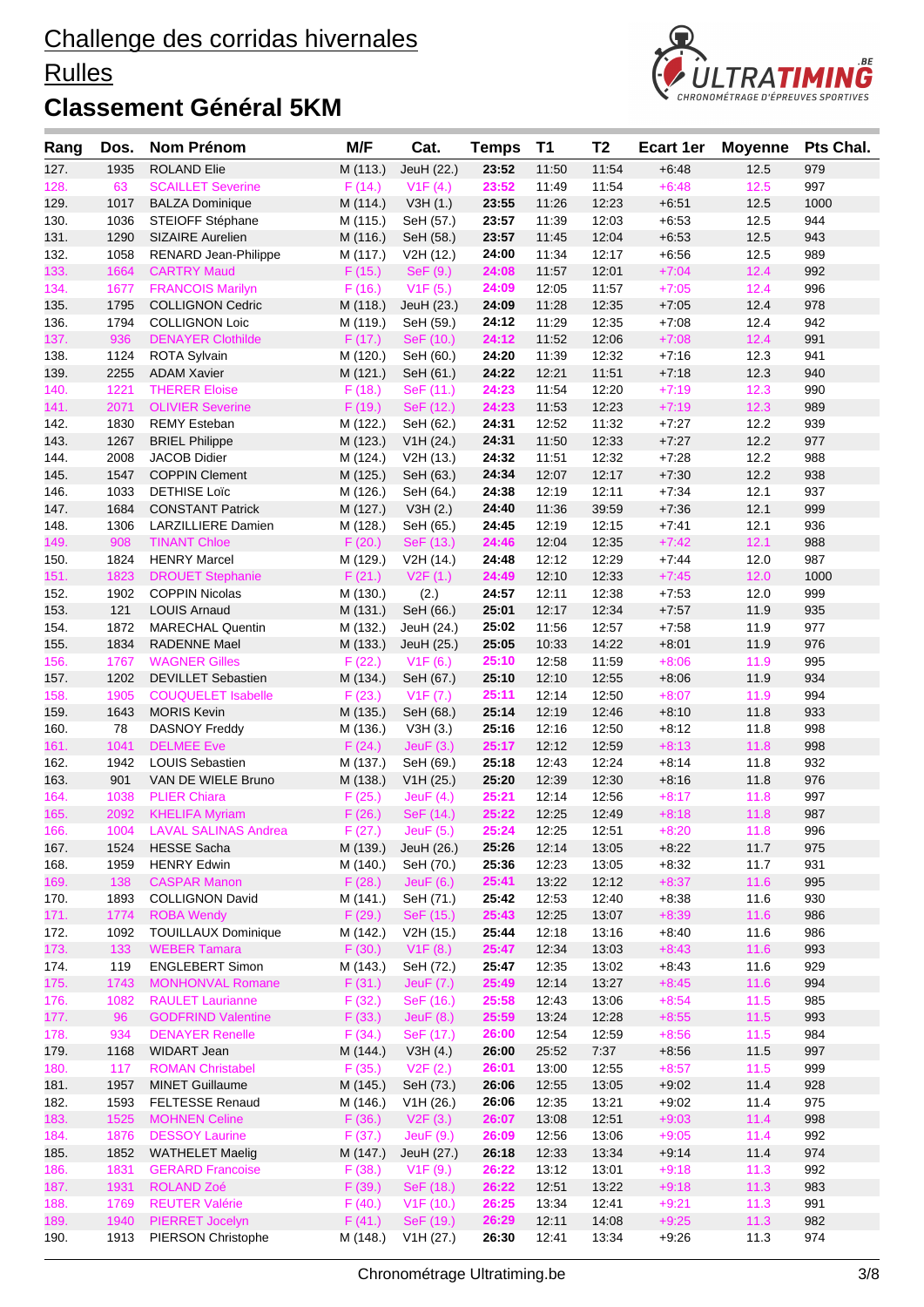#### **Rulles**



| Rang         | Dos.         | Nom Prénom                                            | M/F                | Cat.                   | <b>Temps</b>   | <b>T1</b>      | T <sub>2</sub> | <b>Ecart 1er</b>     | <b>Moyenne</b> | Pts Chal.  |
|--------------|--------------|-------------------------------------------------------|--------------------|------------------------|----------------|----------------|----------------|----------------------|----------------|------------|
| 191.         | 1601         | <b>BARTHELEMY Manuel</b>                              | M (149.)           | V1H (28.)              | 26:31          | 12:46          | 13:35          | $+9:27$              | 11.3           | 973        |
| 192.         | 1953         | <b>TOUSSAINT Antoine</b>                              | M (150.)           | SeH (74.)              | 26:32          | 12:56          | 13:26          | $+9:28$              | 11.3           | 927        |
| 193.         | 1958         | <b>MINET Pauline</b>                                  | F(42.)             | SeF (20.)              | 26:33          | 13:28          | 12:55          | $+9:29$              | 11.2           | 981        |
| 194.         | 1956         | <b>LEMAIRE Alice</b>                                  | F(43.)             | SeF (21.)              | 26:34          | 13:06          | 13:18          | $+9:30$              | 11.2           | 980        |
| 195.         | 74           | LIBOIS Raphaël                                        | M (151.)           | V2H (16.)              | 26:34          |                |                | $+9:30$              | 11.2           | 985        |
| 196.         | 1540         | <b>TILMONT Louise</b>                                 | F(44.)             | JeuF (10.)             | 26:34          | 13:06          | 13:16          | $+9:30$              | 11.2           | 991        |
| 197.         | 1539         | <b>TILMONT Laurent</b>                                | M (152.)           | V2H (17.)              | 26:35          | 13:06          | 13:18          | $+9.31$              | 11.2           | 984        |
| 198.         | 1895         | <b>GALLAIRE Lola</b>                                  | F(45.)             | JeuF (11.)             | 26:38          | 13:10          | 13:15          | $+9:34$              | 11.2           | 990        |
| 199.         | 1698         | <b>BORBOUSE Remy</b>                                  | M (153.)           | SeH (75.)              | 26:39          | 12:46          | 13:40          | $+9.35$              | 11.2           | 926        |
| 200.         | 1177         | <b>FENA Victoria</b>                                  | F(46.)             | SeF (22.)              | 26:45          | 13:31          | 13:02          | $+9:41$              | 11.2           | 979        |
| 201.         | 1853         | <b>WATHELET Dylan</b>                                 | M (154.)           | JeuH (28.)             | 26:48          | 12:43          | 13:56          | $+9.44$              | 11.1           | 973        |
| 202.         | 128          | <b>FINEUSE Emile</b>                                  | M (155.)           | V3H (5.)               | 26:56          | 13:11          | 13:37          | $+9:52$              | 11.1           | 996        |
| 203.         | 1838         | <b>DELBROUCK Olivier</b>                              | M (156.)           | V1H (29.)              | 26:59          | 13:07          | 13:42          | $+9.55$              | 11.1           | 972<br>997 |
| 204.         | 1087<br>1841 | <b>HALLET Nadine</b><br><b>GUIOT-DARDAR Stephanie</b> | F(47.)             | V2F(4.)                | 27:01          | 13:07<br>13:07 | 13:43<br>13:54 | $+9:57$<br>$+10:04$  | 11.1<br>$11.0$ | 990        |
| 205.<br>206. | 1817         | <b>RATHS Chloe</b>                                    | F(48.)<br>F(49.)   | V1F(11.)<br>JeuF (12.) | 27:08<br>27:10 | 13:30          | 13:33          | $+10:06$             | 11.0           | 989        |
| 207.         | 1896         | <b>SALMON Tom</b>                                     | M (157.)           | SeH (76.)              | 27:12          | 13:05          | 13:53          | $+10.08$             | 11.0           | 925        |
| 208.         | 1971         | <b>BRAUX Valentine</b>                                | F(50.)             | SeF (23.)              | 27:15          | 13:20          | 13:45          | $+10:11$             | 11.0           | 978        |
| 209.         | 1654         | <b>BALON Christophe</b>                               | M (158.)           | SeH (77.)              | 27:15          | 27:00          |                | $+10:11$             | 11.0           | 924        |
| 210.         | 2046         | <b>BLAISE Laurence</b>                                | F(51.)             | V1F(12.)               | 27:16          | 14:11          | 12:58          | $+10:12$             | 11.0           | 989        |
| 211.         | 1813         | THÉRER Aylan                                          | M (159.)           | JeuH (29.)             | 27:19          | 13:30          | 13:36          | $+10.15$             | 10.9           | 972        |
| 212.         | 1969         | <b>LEBOUTTE Vincent</b>                               | M (160.)           | V2H (18.)              | 27:21          | 13:23          | 13:46          | $+10:17$             | 10.9           | 983        |
| 213.         | 1939         | <b>EILON Hadas</b>                                    | F(52.)             | V1F(13.)               | 27:22          | 13:39          | 13:33          | $+10:18$             | 10.9           | 988        |
| 214.         | 1970         | <b>COURTY Colleen</b>                                 | F(53.)             | SeF (24.)              | 27:23          | 13:20          | 13:49          | $+10:19$             | 10.9           | 977        |
| 215.         | 2230         | <b>SOBRAIVILLE Katia</b>                              | F(54.)             | SeF (25.)              | 27:28          | 13:45          | 13:34          | $+10:24$             | 10.9           | 976        |
| 216.         | 1013         | <b>WIRARD Anne</b>                                    | F(55.)             | V1F(14.)               | 27:28          | 13:18          | 13:57          | $+10:24$             | 10.9           | 987        |
| 217.         | 1096         | <b>CONTOR Patrick</b>                                 | M (161.)           | V2H (19.)              | 27:29          | 13:48          | 13:28          | $+10.25$             | 10.9           | 982        |
| 218.         | 1903         | <b>BIGONVILLE Geraldine</b>                           | F(56.)             | (1.)                   | 27:31          | 13:05          | 14:14          | $+10:27$             | 10.9           | 1000       |
| 219.         | 1962         | <b>CASEL Mathilde</b>                                 | F(57.)             | SeF (26.)              | 27:32          | 13:47          | 13:34          | $+10:28$             | 10.8           | 975        |
| 220.         | 1054         | <b>MAYOT Louis</b>                                    | M (162.)           | JeuH (30.)             | 27:33          | 13:17          | 14:07          | $+10:29$             | 10.8           | 971        |
| 221.         | 1167         | <b>COUVERT Jacques</b>                                | M (163.)           | V3H(6.)                | 27:34          | 13:24          | 13:57          | $+10:30$             | 10.8           | 995        |
| 222.         | 904          | <b>BRAUX Florine</b>                                  | F(58.)             | SeF (27.)              | 27:35          | 13:48          | 13:36          | $+10:31$             | 10.8           | 974        |
| 223.         | 1162         | <b>MANDY Sebastien</b>                                | M (164.)           | V1H (30.)              | 27:38          | 13:27          | 14:01          | $+10:34$             | 10.8           | 971        |
| 224.         | 1139         | <b>LECLEF Pierrot</b>                                 | M (165.)           | (3.)                   | 27:43          | 14:28          | 13:06          | $+10.39$             | 10.8           | 998        |
| 225.         | 1208         | <b>WILKOWSKI Laura</b>                                | F(59.)             | SeF (28.)              | 27:45          | 13:50          | 13:48          | $+10:41$             | 10.8           | 973        |
| 226.         | 1207         | JACOB Jean-Julien                                     | M (166.)           | SeH (78.)              | 27:48          | 13:50          | 13:47          | $+10:44$             | 10.7           | 923        |
| 227.         | 1045         | <b>MEINGUET Manon</b>                                 | F(60.)             | JeuF (13.)             | 27:49          | 14:22          | 13:16          | $+10:45$             | 10.7           | 988        |
| 228.<br>229. | 1061<br>94   | <b>COOS Christian</b><br><b>PAQUOT Sandrine</b>       | M (167.)<br>F(61.) | V3H (7.)<br>V1F(15.)   | 27:55<br>27:56 | 14:28<br>13:32 | 13:18<br>14:12 | $+10:51$<br>$+10:52$ | 10.7<br>10.7   | 994<br>986 |
| 230.         | 1201         | <b>DEVILLET</b> Serge                                 | M (168.)           | V3H (8.)               | 27:57          | 13:23          | 14:26          | $+10:53$             | 10.7           | 993        |
| 231.         | 1848         | <b>ROBLAIN Tanguy</b>                                 | M (169.)           | V1H (31.)              | 27:58          | 13:46          | 13:56          | $+10.54$             | 10.7           | 970        |
| 232.         | 1832         | PONCELET Thibault                                     | M (170.)           | JeuH (31.)             | 27:59          | 13:03          | 14:50          | $+10:55$             | 10.7           | 970        |
| 233.         | 1530         | <b>COLLIGNON Lorine</b>                               | F(62.)             | SeF (29.)              | 28:00          | 13:54          | 13:55          | $+10:56$             | 10.7           | 972        |
| 234.         | 1025         | <b>LESENFANTS Francis</b>                             | M (171.)           | V3H (9.)               | 28:03          | 13:43          | 14:07          | $+10:59$             | 10.7           | 992        |
| 235.         | 1268         | <b>BRIEL Violette</b>                                 | F(63.)             | JeuF (14.)             | 28:05          | 12:55          | 15:02          | $+11:01$             | 10.6           | 987        |
| 236.         | 1858         | <b>CRONIN Dermot</b>                                  | M (172.)           | V2H (20.)              | 28:11          | 13:35          | 14:25          | $+11:07$             | 10.6           | 981        |
| 237.         | 1881         | <b>HAAN Joelle</b>                                    | F(64.)             | V2F(5.)                | 28:15          | 14:02          | 14:01          | $+11:11$             | 10.6           | 996        |
| 238.         | 1851         | <b>DELFORGE Carole</b>                                | F(65.)             | SeF (30.)              | 28:17          | 14:00          | 14:09          | $+11:13$             | 10.6           | 971        |
| 239.         | 1865         | <b>SCHILTZ Bastien</b>                                | M (173.)           | SeH (79.)              | 28:17          | 13:53          | 14:11          | $+11:13$             | 10.6           | 922        |
| 240.         | 1827         | <b>VINCKE Jean-Claude</b>                             | M (174.)           | V3H (10.)              | 28:21          | 14:16          | 13:54          | $+11:17$             | 10.5           | 991        |
| 241.         | 1906         | <b>DELFORGE Tiffany</b>                               | F(66.)             | SeF (31.)              | 28:22          | 13:47          | 14:22          | $+11:18$             | 10.5           | 970        |
| 242.         | 1001         | <b>DAUTUN Lou-Anne</b>                                | F(67.)             | JeuF (15.)             | 28:23          | 13:55          | 14:17          | $+11:19$             | 10.5           | 986        |
| 243.         | 1249         | <b>MARÉCHAL Marc</b>                                  | M (175.)           | V2H (21.)              | 28:24          | 14:08          | 14:17          | $+11:20$             | 10.5           | 980        |
| 244.         | 1240         | <b>HABSCH Laurence</b>                                | F(68.)             | V1F(16.)               | 28:31          | 14:17          | 14:06          | $+11:27$             | 10.5           | 985        |
| 245.         | 2027         | <b>PROTIN Lysiane</b>                                 | F(69.)             | SeF (32.)              | 28:33          | 13:50          | 14:33          | $+11:29$             | 10.5           | 969        |
| 246.         | 1241         | <b>DEPEAUW Olivier</b>                                | M (176.)           | V1H (32.)              | 28:33          | 12:41          | 15:43          | $+11:29$             | 10.5           | 969        |
| 247.         | 1890         | <b>CAMBIER Nathan</b>                                 | M (177.)           | JeuH (32.)             | 28:35          | 13:38          | 14:49          | $+11:31$             | 10.4           | 969        |
| 248.         | 143          | <b>GASPARD Laurence</b>                               | F(70.)             | V <sub>1</sub> F (17.) | 28:36          | 13:47          | 14:43          | $+11:32$             | 10.4           | 984        |
| 249.         | 1090         | <b>TOUILLAUX Sasha</b>                                | F(71.)             | JeuF (16.)             | 28:36          | 13:46          | 14:41          | $+11:32$             | 10.4           | 985        |
| 250.         | 1960         | <b>LOUIS Yveline</b>                                  | F (72.)            | SeF (33.)              | 28:39          | 13:40          | 14:46          | $+11:35$             | 10.4           | 968        |
| 251.         | 1850         | <b>THIRY Jade</b>                                     | F(73.)             | JeuF (17.)             | 28:40          | 14:24          | 14:03          | $+11:36$             | 10.4           | 984        |
| 252.         | 1891         | <b>CAMBIER Pascal</b>                                 | M (178.)           | V1H (33.)              | 28:42          | 13:56          | 14:34          | $+11:38$             | 10.4           | 968        |
| 253.         | 1820<br>1863 | <b>OUMDJEDE Lexane</b><br><b>STIERNON Celia</b>       | F(74.)             | JeuF (18.)             | 28:47<br>28:47 | 13:31          | 15:06<br>14:42 | $+11:43$             | 10.4           | 983<br>982 |
| 254.         |              |                                                       | F(75.)             | JeuF (19.)             |                | 13:58          |                | $+11:43$             | 10.4           |            |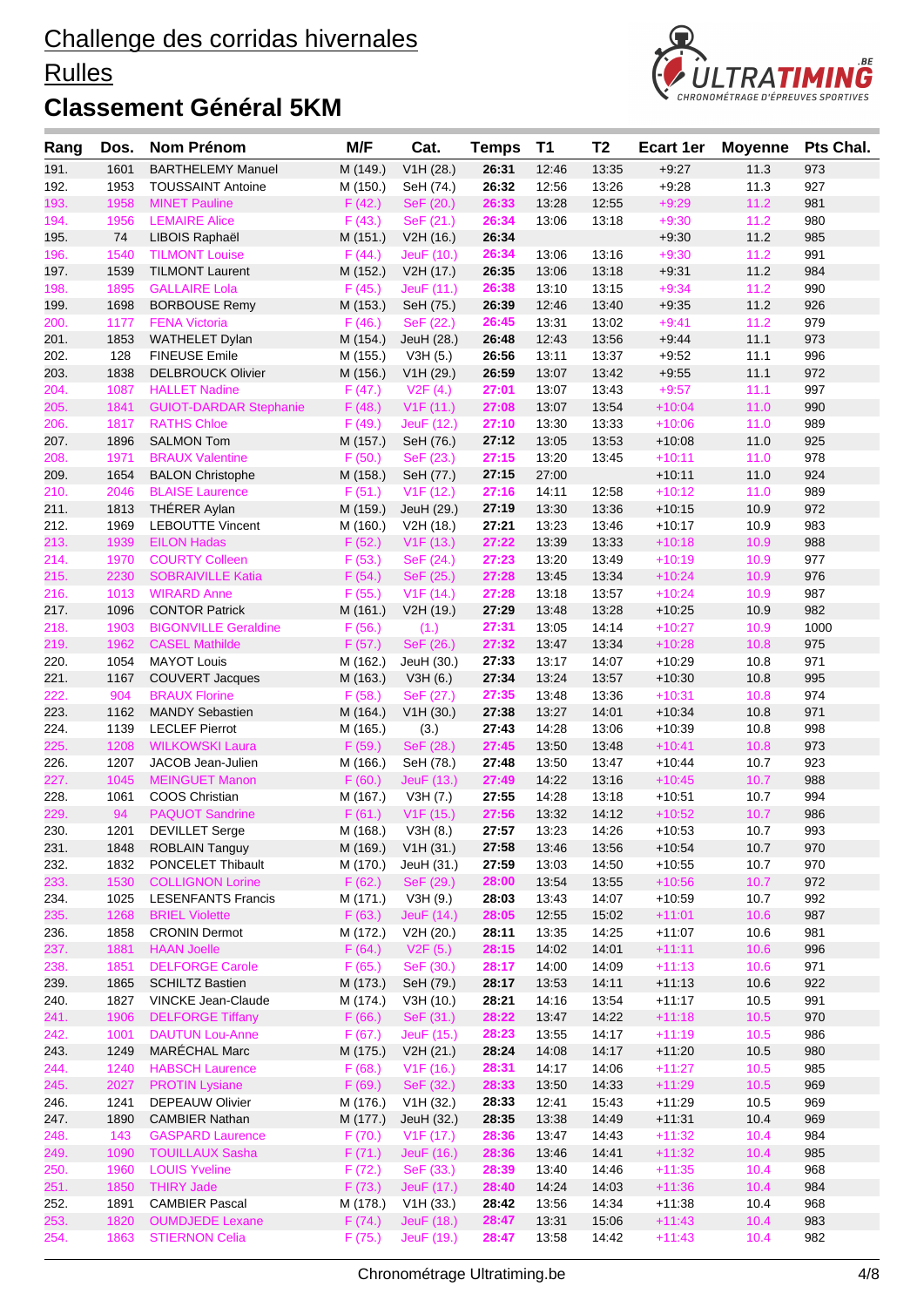#### **Rulles**



| Rang         | Dos.         | <b>Nom Prénom</b>                        | M/F                | Cat.                    | <b>Temps</b>   | <b>T1</b>      | T <sub>2</sub> | <b>Ecart 1er</b>     | <b>Moyenne</b> | Pts Chal.  |
|--------------|--------------|------------------------------------------|--------------------|-------------------------|----------------|----------------|----------------|----------------------|----------------|------------|
| 255.         | 1889         | <b>OGER Veronique</b>                    | F(76.)             | V2F(6.)                 | 28:51          | 14:22          | 14:23          | $+11:47$             | 10.4           | 995        |
| 256.         | 1815         | <b>RENAULD Geraldine</b>                 | F(77.)             | V1F(18.)                | 28:52          | 14:16          | 14:23          | $+11:48$             | 10.3           | 983        |
| 257.         | 1009         | <b>DEBATY Alain</b>                      | M (179.)           | V3H (11.)               | 28:53          | 14:31          | 14:12          | $+11:49$             | 10.3           | 990        |
| 258.         | 137          | <b>HARVENGT Lise-Marie</b>               | F(78.)             | V1F (19.)               | 28:53          | 14:16          | 14:26          | $+11:49$             | 10.3           | 982        |
| 259.         | 97           | <b>CHRISTINA Jerouville</b>              | F(79.)             | V2F(7.)                 | 28:54          | 14:16          | 14:28          | $+11:50$             | 10.3           | 994        |
| 260.         | 1975         | <b>GOFFLOT Kevin</b>                     | M (180.)           | SeH (80.)               | 28:54          | 14:01          | 14:43          | $+11:50$             | 10.3           | 921        |
| 261.         | 1715         | <b>CORNET Sophie</b>                     | F(80.)             | V2F(8.)                 | 28:56          | 14:34          | 14:08          | $+11:52$             | 10.3           | 993        |
| 262.         | 1963         | <b>LELEU Maxence</b>                     | M (181.)           | SeH (81.)               | 28:57          | 14:43          | 14:03          | $+11:53$             | 10.3           | 920        |
| 263.         | 1948         | <b>HAAN Sandrina</b>                     | F(81.)             | V2F(9.)                 | 28:58          | 14:02          | 14:43          | $+11:54$             | 10.3           | 992        |
| 264.         | 1773         | 1773 N.n.                                | (2.)               | (2.)                    | 29:00          | 14:43          | 14:07          | $+11:56$             | 10.3           | 999        |
| 265.         | 1892<br>1966 | <b>RAMPEL Audrey</b><br>QUOILIN Jordan   | F(82.)<br>M (182.) | SeF (34.)<br>SeH (82.)  | 29:00<br>29:01 | 14:23<br>14:43 | 14:24<br>14:05 | $+11:56$<br>$+11:57$ | 10.3<br>10.3   | 967<br>919 |
| 266.<br>267. | 900          | <b>BURNOTTE Pascale</b>                  | F(83.)             | V <sub>2</sub> F (10.)  | 29:02          | 14:14          | 14:35          | $+11:58$             | 10.3           | 991        |
| 268.         | 1825         | <b>CUVELIER Noe</b>                      | M (183.)           | JeuH (33.)              | 29:03          | 13:55          | 14:59          | $+11:59$             | 10.3           | 968        |
| 269.         | 1874         | <b>STOCK Nathalie</b>                    | F(84.)             | V1F(20.)                | 29:06          | 14:26          | 14:30          | $+12:02$             | 10.3           | 981        |
| 270.         | 1873         | <b>MARECHAL Emy</b>                      | F(85.)             | JeuF (20.)              | 29:07          | 13:57          | 14:58          | $+12:03$             | 10.3           | 981        |
| 271.         | 1835         | <b>KIHL Gilles</b>                       | M (184.)           | V1H (34.)               | 29:09          | 14:54          | 13:57          | $+12:05$             | 10.2           | 967        |
| 272.         | 1919         | <b>GUELFF Jean-Marc</b>                  | M (185.)           | V1H (35.)               | 29:09          | 14:54          | 13:57          | $+12:05$             | 10.2           | 966        |
| 273.         | 2256         | <b>PERIN Celine</b>                      | F(86.)             | SeF (35.)               | 29:11          | 14:26          | 14:39          | $+12:07$             | 10.2           | 966        |
| 274.         | 1849         | <b>THIRY Franck</b>                      | M (186.)           | V1H (36.)               | 29:13          | 14:42          | 14:22          | $+12:09$             | 10.2           | 965        |
| 275.         | 1174         | <b>LUGEN Noella</b>                      | F(87.)             | V2F(11.)                | 29:16          | 14:55          | 14:11          | $+12:12$             | 10.2           | 990        |
| 276.         | 1951         | PETREMENT Camille                        | M (187.)           | SeH (83.)               | 29:17          | 14:25          | 14:40          | $+12:13$             | 10.2           | 918        |
| 277.         | 1973         | PONCÉ Mélanie                            | F(88.)             | SeF (36.)               | 29:23          | 14:35          | 14:39          | $+12:19$             | 10.2           | 965        |
| 278.         | 1972         | <b>PONCE Delphine</b>                    | F(89.)             | SeF (37.)               | 29:25          | 14:32          | 14:42          | $+12:21$             | 10.2           | 964        |
| 279.         | 2004         | <b>WIENDERS Augustine</b>                | F(90.)             | SeF (38.)               | 29:26          | 14:46          | 14:31          | $+12:22$             | 10.1           | 963        |
| 280.         | 1107         | <b>BOURLARD Emilie</b>                   | F(91.)             | SeF (39.)               | 29:32          | 14:35          | 14:49          | $+12:28$             | 10.1           | 962        |
| 281.         | 112          | <b>LAMBERT Denis</b>                     | M (188.)           | SeH (84.)               | 29:34          | 14:53          | 14:31          | $+12:30$             | 10.1           | 917        |
| 282.         | 1862         | <b>ZORZI Laurent</b>                     | M (189.)           | V1H (37.)               | 29:35          | 13:53          | 15:27          | $+12:31$             | 10.1           | 964        |
| 283.         | 80           | <b>DASNOY Vanessa</b>                    | F(92.)             | SeF (40.)               | 29:37          | 14:30          | 14:57          | $+12:33$             | 10.1<br>10.1   | 961        |
| 284.<br>285. | 1230<br>1108 | <b>GODENIR Eva</b><br><b>RIE Pauline</b> | F(93.)<br>F(94.)   | JeuF (21.)<br>SeF (41.) | 29:41<br>29:44 | 14:09<br>14:45 | 15:21<br>14:49 | $+12:37$<br>$+12:40$ | 10.0           | 980<br>960 |
| 286.         | 1012         | <b>BERGMANS Francoise</b>                | F(95.)             | V1F(21.)                | 29:45          | 14:36          | 14:59          | $+12:41$             | 10.0           | 980        |
| 287.         | 1968         | <b>NEUBERG Bastien</b>                   | M (190.)           | SeH (85.)               | 29:46          | 16:17          | 13:21          | $+12:42$             | 10.0           | 916        |
| 288.         | 1319         | <b>AYMAIN Noa</b>                        | M (191.)           | JeuH (34.)              | 29:53          | 14:44          | 15:02          | $+12.49$             | 10.0           | 967        |
| 289.         | 1952         | <b>RICHARD Charlotte</b>                 | F(96.)             | SeF (42.)               | 29:54          | 15:00          | 14:48          | $+12:50$             | 10.0           | 959        |
| 290.         | 65           | WILLETTE Jean-Michel                     | M (192.)           | V2H (22.)               | 29:55          | 14:23          | 15:21          | $+12:51$             | 10.0           | 979        |
| 291.         | 1053         | <b>MAYOT Stéphanie</b>                   | F(97.)             | V <sub>1</sub> F (22.)  | 29:57          | 14:50          | 14:58          | $+12:53$             | 10.0           | 979        |
| 292.         | 1179         | <b>GUILLAUME Vanessa</b>                 | F(98.)             | V1F(23.)                | 30:00          | 14:52          | 14:59          | $+12:56$             | 10.0           | 978        |
| 293.         | 2010         | <b>LIEGEOIS Dimitri</b>                  | M (193.)           | V1H (38.)               | 30:00          | 14:53          | 14:59          | $+12.56$             | 10.0           | 963        |
| 294.         |              | 1929 MATHIEU Daniel                      |                    | M (194.) V2H (23.)      | 30:03          | 14:29          | 15:24          | $+12:59$             | 9.9            | 978        |
| 295.         | 1686         | <b>HUBERT Violette</b>                   | F (99.)            | SeF (43.)               | 30:05          | 15:24          | 14:37          | $+13:01$             | 9.9            | 958        |
| 296.         | 1934         | <b>COUPPE Philippe</b>                   | M (195.)           | V3H (12.)               | 30:07          | 14:14          | 15:39          | $+13:03$             | 9.9            | 989        |
| 297.         | 2037         | <b>BLAISE Catherine</b>                  | F(100.)            | V1F(24.)                | 30:11          | 15:13          | 14:46          | $+13:07$             | 9.9            | 977        |
| 298.         | 2014         | <b>JEHAY Christel</b>                    | F(101.)            | V <sub>2</sub> F (12.)  | 30:13          | 15:15          | 14:45          | $+13:09$             | 9.9            | 989        |
| 299.         | 1084         | <b>WILLEMET Chloe</b>                    | F(102.)            | SeF (44.)               | 30:17          | 14:48          | 15:21          | $+13:13$             | 9.9            | 957        |
| 300.         | 1165<br>88   | 1165 N.n.<br><b>MATHELIN Alison</b>      | (3.)               | (3.)<br>SeF (45.)       | 30:20          | 24:35          |                | $+13:16$<br>$+13:19$ | 9.8<br>9.8     | 998        |
| 301.<br>302. | 1154         | <b>ARNOULD Isabelle</b>                  | F(103.)<br>F(104.) | V1F(25.)                | 30:23<br>30:24 | 15:13<br>14:35 | 15:04<br>15:38 | $+13:20$             | 9.8            | 956<br>976 |
| 303.         | 1871         | <b>SAUBOIN Catherine</b>                 | F(105.)            | V1F(26.)                | 30:24          | 14:50          | 15:28          | $+13:20$             | 9.8            | 975        |
| 304.         | 1146         | <b>FRECON Martine</b>                    | F(106.)            | V <sub>2</sub> F (13.)  | 30:25          | 14:51          | 15:22          | $+13:21$             | 9.8            | 988        |
| 305.         | 1128         | <b>ROCHET Johannie</b>                   | F(107.)            | SeF (46.)               | 30:26          | 14:53          | 15:25          | $+13:22$             | 9.8            | 955        |
| 306.         | 2047         | <b>WOUTERS Amandine</b>                  | F(108.)            | SeF (47.)               | 30:28          | 14:53          | 15:24          | $+13:24$             | 9.8            | 954        |
| 307.         | 89           | <b>SCHROEDER Sophie</b>                  | F(109.)            | V1F(27.)                | 30:30          | 15:14          | 15:04          | $+13:26$             | 9.8            | 974        |
| 308.         | 1307         | <b>LARZILLIERE Aurore</b>                | F(110.)            | V1F(28.)                | 30:31          | 15:13          | 15:04          | $+13:27$             | 9.8            | 973        |
| 309.         | 1868         | ZLOTOROWIEZ Stephane                     | M (196.)           | V1H (39.)               | 30:32          | 14:52          | 15:28          | $+13:28$             | 9.8            | 962        |
| 310.         | 1870         | <b>ZLOT Aurelien</b>                     | M (197.)           | JeuH (35.)              | 30:32          | 14:50          | 15:30          | $+13.28$             | 9.8            | 966        |
| 311.         | 1129         | <b>DEOM Sophie</b>                       | F(111.)            | V <sub>1</sub> F (29.)  | 30:33          | 14:26          | 15:56          | $+13:29$             | 9.8            | 972        |
| 312.         | 1911         | <b>OLIVIER Amélie</b>                    | F(112.)            | SeF (48.)               | 30:35          | 15:03          | 15:19          | $+13:31$             | 9.8            | 953        |
| 313.         | 1916         | VAN HEES Charles                         | M (198.)           | SeH (86.)               | 30:35          | 15:03          | 15:19          | $+13:31$             | 9.8            | 915        |
| 314.         | 1899         | <b>NOEL Emye</b>                         | F(113.)            | JeuF (22.)              | 30:36          | 14:34          | 15:50          | $+13:32$             | 9.8            | 979        |
| 315.         | 1921         | <b>ROSSIGNON Julie</b>                   | F(114.)            | SeF (49.)               | 30:37          | 15:19          | 15:07          | $+13:33$             | 9.8            | 952        |
| 316.         | 1877         | <b>REMY Kevin</b>                        | M (199.)           | V1H (40.)               | 30:38          | 14:51          | 15:37          | $+13:34$             | 9.7            | 961        |
| 317.         | 1281         | <b>GOFFIN Julien</b>                     | M (200.)           | SeH (87.)               | 30:39          | 14:41          | 15:48          | $+13:35$             | 9.7            | 914        |
| 318.         | 55           | <b>MCGIRR Catherine</b>                  | F(115.)            | V <sub>2</sub> F (14.)  | 30:40          | 15:27          | 14:59          | $+13:36$             | 9.7            | 987        |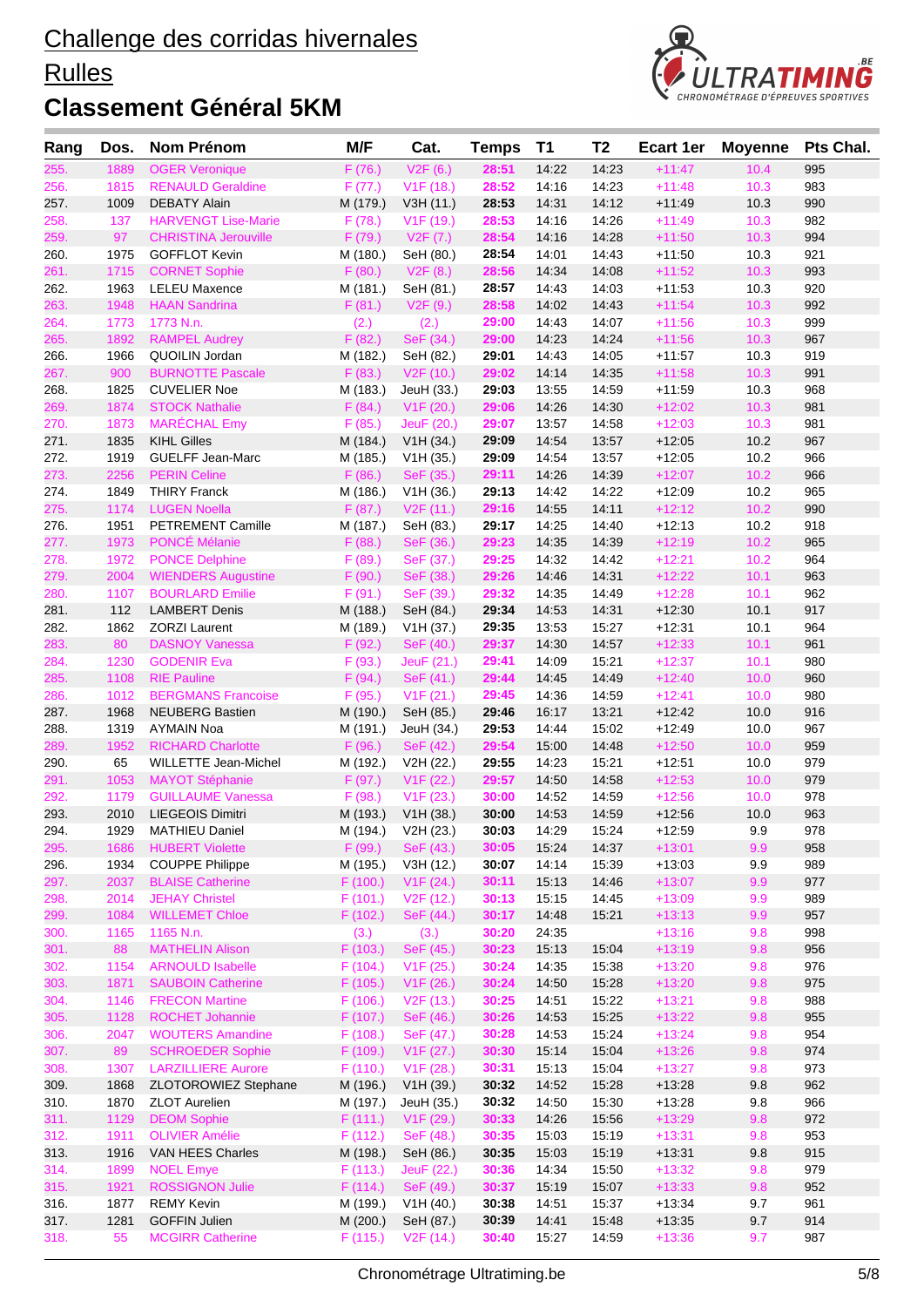#### **Rulles**



| 319.<br>1812<br><b>DESSE Marion</b><br>F(116.)<br>JeuF (23.)<br>14:59<br>$+13:38$<br>9.7<br>30:42<br>15:31<br>978<br>320.<br>1242<br><b>HOUCHARD Justine</b><br>SeF (50.)<br>15:20<br>15:17<br>$+13:41$<br>9.7<br>951<br>F(117.)<br>30:45<br>321.<br>9.7<br>1095<br><b>HERMANN Christelle</b><br>F(118.)<br>SeF (51.)<br>30:46<br>14:42<br>15:46<br>$+13:42$<br>950<br>$+13:43$<br>322.<br>1920<br><b>ROSSIGNON Marie</b><br>F (119.)<br>V <sub>1</sub> F (30.)<br>30:47<br>15:19<br>15:11<br>9.7<br>971<br>323.<br>1110<br><b>LOZZI Mandy</b><br>$+13:43$<br>9.7<br>949<br>F(120.)<br>SeF (52.)<br>15:05<br>15:27<br>30:47<br>15:22<br>$+13:45$<br>9.7<br>324.<br>1068<br><b>JORIS Catherine</b><br>F(121.)<br>V2F(15.)<br>15:17<br>986<br>30:49<br>9.7<br>960<br>325.<br>1173<br><b>KOBS Christophe</b><br>M (201.)<br>V1H (41.)<br>15:47<br>14:51<br>$+13.46$<br>30:50<br>999<br>326.<br>1811<br><b>PERE Celine</b><br>F(122.)<br>30:53<br>15:31<br>15:13<br>$+13:49$<br>9.7<br>(2.)<br>977<br>327.<br>1875<br><b>MEULENYSER Manuel</b><br>15:07<br>15:44<br>$+13.58$<br>9.6<br>M (202.)<br>V2H (24.)<br>31:02<br>1943<br>31:02<br>15:26<br>328.<br><b>BOUSSARD Antoine</b><br>M (203.)<br>SeH (88.)<br>15:25<br>$+13.58$<br>9.6<br>913<br>329.<br>1882<br><b>DRIES Claudine</b><br>F(123.)<br>31:02<br>15:06<br>15:44<br>$+13:58$<br>9.6<br>985<br>V2F(16.)<br>2254<br><b>SAUSSU Emie</b><br>977<br>330.<br>F(124.)<br>JeuF (24.)<br>31:05<br>1:41<br>13:53<br>$+14:01$<br>9.6<br>959<br>331.<br>2253<br>SAUSSU Christophe<br>M (204.)<br>1:41<br>13:53<br>$+14:03$<br>9.6<br>V1H (42.)<br>31:07<br>332.<br>81<br><b>DASNOY Priscillia</b><br>31:09<br>15:20<br>15:43<br>$+14:05$<br>9.6<br>948<br>F(125.)<br>SeF (53.)<br>15:50<br>333.<br>1904<br><b>BOUCHARD Caroline</b><br>F (126.)<br>15:09<br>$+14:05$<br>9.6<br>984<br>V <sub>2</sub> F (17.)<br>31:09<br>334.<br>1059<br><b>LAHIER Claudine</b><br>15:28<br>15:34<br>$+14:08$<br>9.6<br>983<br>F(127.)<br>V2F(18.)<br>31:12<br><b>SIMON Pascale</b><br>9.5<br>335.<br>1828<br>F(128.)<br>V3F(1.)<br>15:33<br>15:32<br>$+14:12$<br>1000<br>31:16<br>1855<br><b>MARTENS Isabelle</b><br>V <sub>2</sub> F (19.)<br>31:23<br>15:32<br>$+14:19$<br>9.5<br>982<br>336.<br>F (129.)<br>15:32<br>337.<br>31:25<br>$+14.21$<br>9.5<br>912<br>1886<br><b>LEFEVRE Loic</b><br>13:55<br>17:16<br>M (205.)<br>SeH (89.)<br>15:27<br>338.<br>1624<br><b>KERGER Jacques</b><br>31:26<br>15:46<br>$+14:22$<br>9.5<br>976<br>M (206.)<br>V2H (25.)<br>$+14:23$<br>9.5<br>947<br>339.<br>1967<br><b>NEUBERG Elodie</b><br>F(130.)<br>SeF (54.)<br>31:27<br>16:16<br>14:55<br>340.<br>1119<br><b>DEHEZ Cathy</b><br>F(131.)<br>31:37<br>15:30<br>15:56<br>$+14:33$<br>9.4<br>970<br>V1F(31.)<br>9.4<br>341.<br>1847<br><b>BODEUX Cathy</b><br>F (132.)<br>V <sub>1</sub> F (32.)<br>31:52<br>16:03<br>15:40<br>$+14:48$<br>969<br>342.<br>1856<br><b>SIMONET Delphine</b><br>F(133.)<br>V <sub>1</sub> F (33.)<br>31:56<br>16:04<br>15:39<br>$+14:52$<br>9.3<br>968<br>343.<br>1826<br>32:04<br>15:25<br>$+15:00$<br>9.3<br><b>JOURDAN Guilleniwe</b><br>F(134.)<br>SeF (55.)<br>16:28<br>946<br>344.<br>79<br><b>GARDIEN Martine</b><br>32:14<br>16:01<br>16:03<br>$+15:10$<br>9.3<br>981<br>F(135.)<br>V <sub>2</sub> F (20.)<br>1965<br><b>REUSCH Micheline</b><br>32:14<br>$+15:10$<br>9.3<br>345.<br>F(136.)<br>V <sub>2</sub> F (21.)<br>16:03<br>16:02<br>980<br><b>DAMS</b> Lorene<br>346.<br>2044<br>F(137.)<br>SeF (56.)<br>32:19<br>15:59<br>16:06<br>$+15:15$<br>9.2<br>945<br>9.2<br>60<br><b>LOUIS Sabrina</b><br>F(138.)<br>15:58<br>$+15:18$<br>944<br>347.<br>SeF (57.)<br>32:22<br>16:12<br>9.2<br>979<br>348.<br>1097<br><b>NICOLAS Marie-Jeanne</b><br>16:12<br>15:58<br>$+15:18$<br>F (139.)<br>V <sub>2</sub> F (22.)<br>32:22<br>349.<br>9.2<br>1122<br><b>PIERCON Sandra</b><br>F(140.)<br>SeF (58.)<br>32:22<br>16:20<br>15:51<br>$+15:18$<br>943 |  |
|----------------------------------------------------------------------------------------------------------------------------------------------------------------------------------------------------------------------------------------------------------------------------------------------------------------------------------------------------------------------------------------------------------------------------------------------------------------------------------------------------------------------------------------------------------------------------------------------------------------------------------------------------------------------------------------------------------------------------------------------------------------------------------------------------------------------------------------------------------------------------------------------------------------------------------------------------------------------------------------------------------------------------------------------------------------------------------------------------------------------------------------------------------------------------------------------------------------------------------------------------------------------------------------------------------------------------------------------------------------------------------------------------------------------------------------------------------------------------------------------------------------------------------------------------------------------------------------------------------------------------------------------------------------------------------------------------------------------------------------------------------------------------------------------------------------------------------------------------------------------------------------------------------------------------------------------------------------------------------------------------------------------------------------------------------------------------------------------------------------------------------------------------------------------------------------------------------------------------------------------------------------------------------------------------------------------------------------------------------------------------------------------------------------------------------------------------------------------------------------------------------------------------------------------------------------------------------------------------------------------------------------------------------------------------------------------------------------------------------------------------------------------------------------------------------------------------------------------------------------------------------------------------------------------------------------------------------------------------------------------------------------------------------------------------------------------------------------------------------------------------------------------------------------------------------------------------------------------------------------------------------------------------------------------------------------------------------------------------------------------------------------------------------------------------------------------------------------------------------------------------------------------------------------------------------------------------------------------------------------------------------------------------------------------------------------------------------------------------------------------------------------------------------------------------------------------------------------------------------------------------------------------------------------------|--|
|                                                                                                                                                                                                                                                                                                                                                                                                                                                                                                                                                                                                                                                                                                                                                                                                                                                                                                                                                                                                                                                                                                                                                                                                                                                                                                                                                                                                                                                                                                                                                                                                                                                                                                                                                                                                                                                                                                                                                                                                                                                                                                                                                                                                                                                                                                                                                                                                                                                                                                                                                                                                                                                                                                                                                                                                                                                                                                                                                                                                                                                                                                                                                                                                                                                                                                                                                                                                                                                                                                                                                                                                                                                                                                                                                                                                                                                                                                                      |  |
|                                                                                                                                                                                                                                                                                                                                                                                                                                                                                                                                                                                                                                                                                                                                                                                                                                                                                                                                                                                                                                                                                                                                                                                                                                                                                                                                                                                                                                                                                                                                                                                                                                                                                                                                                                                                                                                                                                                                                                                                                                                                                                                                                                                                                                                                                                                                                                                                                                                                                                                                                                                                                                                                                                                                                                                                                                                                                                                                                                                                                                                                                                                                                                                                                                                                                                                                                                                                                                                                                                                                                                                                                                                                                                                                                                                                                                                                                                                      |  |
|                                                                                                                                                                                                                                                                                                                                                                                                                                                                                                                                                                                                                                                                                                                                                                                                                                                                                                                                                                                                                                                                                                                                                                                                                                                                                                                                                                                                                                                                                                                                                                                                                                                                                                                                                                                                                                                                                                                                                                                                                                                                                                                                                                                                                                                                                                                                                                                                                                                                                                                                                                                                                                                                                                                                                                                                                                                                                                                                                                                                                                                                                                                                                                                                                                                                                                                                                                                                                                                                                                                                                                                                                                                                                                                                                                                                                                                                                                                      |  |
|                                                                                                                                                                                                                                                                                                                                                                                                                                                                                                                                                                                                                                                                                                                                                                                                                                                                                                                                                                                                                                                                                                                                                                                                                                                                                                                                                                                                                                                                                                                                                                                                                                                                                                                                                                                                                                                                                                                                                                                                                                                                                                                                                                                                                                                                                                                                                                                                                                                                                                                                                                                                                                                                                                                                                                                                                                                                                                                                                                                                                                                                                                                                                                                                                                                                                                                                                                                                                                                                                                                                                                                                                                                                                                                                                                                                                                                                                                                      |  |
|                                                                                                                                                                                                                                                                                                                                                                                                                                                                                                                                                                                                                                                                                                                                                                                                                                                                                                                                                                                                                                                                                                                                                                                                                                                                                                                                                                                                                                                                                                                                                                                                                                                                                                                                                                                                                                                                                                                                                                                                                                                                                                                                                                                                                                                                                                                                                                                                                                                                                                                                                                                                                                                                                                                                                                                                                                                                                                                                                                                                                                                                                                                                                                                                                                                                                                                                                                                                                                                                                                                                                                                                                                                                                                                                                                                                                                                                                                                      |  |
|                                                                                                                                                                                                                                                                                                                                                                                                                                                                                                                                                                                                                                                                                                                                                                                                                                                                                                                                                                                                                                                                                                                                                                                                                                                                                                                                                                                                                                                                                                                                                                                                                                                                                                                                                                                                                                                                                                                                                                                                                                                                                                                                                                                                                                                                                                                                                                                                                                                                                                                                                                                                                                                                                                                                                                                                                                                                                                                                                                                                                                                                                                                                                                                                                                                                                                                                                                                                                                                                                                                                                                                                                                                                                                                                                                                                                                                                                                                      |  |
|                                                                                                                                                                                                                                                                                                                                                                                                                                                                                                                                                                                                                                                                                                                                                                                                                                                                                                                                                                                                                                                                                                                                                                                                                                                                                                                                                                                                                                                                                                                                                                                                                                                                                                                                                                                                                                                                                                                                                                                                                                                                                                                                                                                                                                                                                                                                                                                                                                                                                                                                                                                                                                                                                                                                                                                                                                                                                                                                                                                                                                                                                                                                                                                                                                                                                                                                                                                                                                                                                                                                                                                                                                                                                                                                                                                                                                                                                                                      |  |
|                                                                                                                                                                                                                                                                                                                                                                                                                                                                                                                                                                                                                                                                                                                                                                                                                                                                                                                                                                                                                                                                                                                                                                                                                                                                                                                                                                                                                                                                                                                                                                                                                                                                                                                                                                                                                                                                                                                                                                                                                                                                                                                                                                                                                                                                                                                                                                                                                                                                                                                                                                                                                                                                                                                                                                                                                                                                                                                                                                                                                                                                                                                                                                                                                                                                                                                                                                                                                                                                                                                                                                                                                                                                                                                                                                                                                                                                                                                      |  |
|                                                                                                                                                                                                                                                                                                                                                                                                                                                                                                                                                                                                                                                                                                                                                                                                                                                                                                                                                                                                                                                                                                                                                                                                                                                                                                                                                                                                                                                                                                                                                                                                                                                                                                                                                                                                                                                                                                                                                                                                                                                                                                                                                                                                                                                                                                                                                                                                                                                                                                                                                                                                                                                                                                                                                                                                                                                                                                                                                                                                                                                                                                                                                                                                                                                                                                                                                                                                                                                                                                                                                                                                                                                                                                                                                                                                                                                                                                                      |  |
|                                                                                                                                                                                                                                                                                                                                                                                                                                                                                                                                                                                                                                                                                                                                                                                                                                                                                                                                                                                                                                                                                                                                                                                                                                                                                                                                                                                                                                                                                                                                                                                                                                                                                                                                                                                                                                                                                                                                                                                                                                                                                                                                                                                                                                                                                                                                                                                                                                                                                                                                                                                                                                                                                                                                                                                                                                                                                                                                                                                                                                                                                                                                                                                                                                                                                                                                                                                                                                                                                                                                                                                                                                                                                                                                                                                                                                                                                                                      |  |
|                                                                                                                                                                                                                                                                                                                                                                                                                                                                                                                                                                                                                                                                                                                                                                                                                                                                                                                                                                                                                                                                                                                                                                                                                                                                                                                                                                                                                                                                                                                                                                                                                                                                                                                                                                                                                                                                                                                                                                                                                                                                                                                                                                                                                                                                                                                                                                                                                                                                                                                                                                                                                                                                                                                                                                                                                                                                                                                                                                                                                                                                                                                                                                                                                                                                                                                                                                                                                                                                                                                                                                                                                                                                                                                                                                                                                                                                                                                      |  |
|                                                                                                                                                                                                                                                                                                                                                                                                                                                                                                                                                                                                                                                                                                                                                                                                                                                                                                                                                                                                                                                                                                                                                                                                                                                                                                                                                                                                                                                                                                                                                                                                                                                                                                                                                                                                                                                                                                                                                                                                                                                                                                                                                                                                                                                                                                                                                                                                                                                                                                                                                                                                                                                                                                                                                                                                                                                                                                                                                                                                                                                                                                                                                                                                                                                                                                                                                                                                                                                                                                                                                                                                                                                                                                                                                                                                                                                                                                                      |  |
|                                                                                                                                                                                                                                                                                                                                                                                                                                                                                                                                                                                                                                                                                                                                                                                                                                                                                                                                                                                                                                                                                                                                                                                                                                                                                                                                                                                                                                                                                                                                                                                                                                                                                                                                                                                                                                                                                                                                                                                                                                                                                                                                                                                                                                                                                                                                                                                                                                                                                                                                                                                                                                                                                                                                                                                                                                                                                                                                                                                                                                                                                                                                                                                                                                                                                                                                                                                                                                                                                                                                                                                                                                                                                                                                                                                                                                                                                                                      |  |
|                                                                                                                                                                                                                                                                                                                                                                                                                                                                                                                                                                                                                                                                                                                                                                                                                                                                                                                                                                                                                                                                                                                                                                                                                                                                                                                                                                                                                                                                                                                                                                                                                                                                                                                                                                                                                                                                                                                                                                                                                                                                                                                                                                                                                                                                                                                                                                                                                                                                                                                                                                                                                                                                                                                                                                                                                                                                                                                                                                                                                                                                                                                                                                                                                                                                                                                                                                                                                                                                                                                                                                                                                                                                                                                                                                                                                                                                                                                      |  |
|                                                                                                                                                                                                                                                                                                                                                                                                                                                                                                                                                                                                                                                                                                                                                                                                                                                                                                                                                                                                                                                                                                                                                                                                                                                                                                                                                                                                                                                                                                                                                                                                                                                                                                                                                                                                                                                                                                                                                                                                                                                                                                                                                                                                                                                                                                                                                                                                                                                                                                                                                                                                                                                                                                                                                                                                                                                                                                                                                                                                                                                                                                                                                                                                                                                                                                                                                                                                                                                                                                                                                                                                                                                                                                                                                                                                                                                                                                                      |  |
|                                                                                                                                                                                                                                                                                                                                                                                                                                                                                                                                                                                                                                                                                                                                                                                                                                                                                                                                                                                                                                                                                                                                                                                                                                                                                                                                                                                                                                                                                                                                                                                                                                                                                                                                                                                                                                                                                                                                                                                                                                                                                                                                                                                                                                                                                                                                                                                                                                                                                                                                                                                                                                                                                                                                                                                                                                                                                                                                                                                                                                                                                                                                                                                                                                                                                                                                                                                                                                                                                                                                                                                                                                                                                                                                                                                                                                                                                                                      |  |
|                                                                                                                                                                                                                                                                                                                                                                                                                                                                                                                                                                                                                                                                                                                                                                                                                                                                                                                                                                                                                                                                                                                                                                                                                                                                                                                                                                                                                                                                                                                                                                                                                                                                                                                                                                                                                                                                                                                                                                                                                                                                                                                                                                                                                                                                                                                                                                                                                                                                                                                                                                                                                                                                                                                                                                                                                                                                                                                                                                                                                                                                                                                                                                                                                                                                                                                                                                                                                                                                                                                                                                                                                                                                                                                                                                                                                                                                                                                      |  |
|                                                                                                                                                                                                                                                                                                                                                                                                                                                                                                                                                                                                                                                                                                                                                                                                                                                                                                                                                                                                                                                                                                                                                                                                                                                                                                                                                                                                                                                                                                                                                                                                                                                                                                                                                                                                                                                                                                                                                                                                                                                                                                                                                                                                                                                                                                                                                                                                                                                                                                                                                                                                                                                                                                                                                                                                                                                                                                                                                                                                                                                                                                                                                                                                                                                                                                                                                                                                                                                                                                                                                                                                                                                                                                                                                                                                                                                                                                                      |  |
|                                                                                                                                                                                                                                                                                                                                                                                                                                                                                                                                                                                                                                                                                                                                                                                                                                                                                                                                                                                                                                                                                                                                                                                                                                                                                                                                                                                                                                                                                                                                                                                                                                                                                                                                                                                                                                                                                                                                                                                                                                                                                                                                                                                                                                                                                                                                                                                                                                                                                                                                                                                                                                                                                                                                                                                                                                                                                                                                                                                                                                                                                                                                                                                                                                                                                                                                                                                                                                                                                                                                                                                                                                                                                                                                                                                                                                                                                                                      |  |
|                                                                                                                                                                                                                                                                                                                                                                                                                                                                                                                                                                                                                                                                                                                                                                                                                                                                                                                                                                                                                                                                                                                                                                                                                                                                                                                                                                                                                                                                                                                                                                                                                                                                                                                                                                                                                                                                                                                                                                                                                                                                                                                                                                                                                                                                                                                                                                                                                                                                                                                                                                                                                                                                                                                                                                                                                                                                                                                                                                                                                                                                                                                                                                                                                                                                                                                                                                                                                                                                                                                                                                                                                                                                                                                                                                                                                                                                                                                      |  |
|                                                                                                                                                                                                                                                                                                                                                                                                                                                                                                                                                                                                                                                                                                                                                                                                                                                                                                                                                                                                                                                                                                                                                                                                                                                                                                                                                                                                                                                                                                                                                                                                                                                                                                                                                                                                                                                                                                                                                                                                                                                                                                                                                                                                                                                                                                                                                                                                                                                                                                                                                                                                                                                                                                                                                                                                                                                                                                                                                                                                                                                                                                                                                                                                                                                                                                                                                                                                                                                                                                                                                                                                                                                                                                                                                                                                                                                                                                                      |  |
|                                                                                                                                                                                                                                                                                                                                                                                                                                                                                                                                                                                                                                                                                                                                                                                                                                                                                                                                                                                                                                                                                                                                                                                                                                                                                                                                                                                                                                                                                                                                                                                                                                                                                                                                                                                                                                                                                                                                                                                                                                                                                                                                                                                                                                                                                                                                                                                                                                                                                                                                                                                                                                                                                                                                                                                                                                                                                                                                                                                                                                                                                                                                                                                                                                                                                                                                                                                                                                                                                                                                                                                                                                                                                                                                                                                                                                                                                                                      |  |
|                                                                                                                                                                                                                                                                                                                                                                                                                                                                                                                                                                                                                                                                                                                                                                                                                                                                                                                                                                                                                                                                                                                                                                                                                                                                                                                                                                                                                                                                                                                                                                                                                                                                                                                                                                                                                                                                                                                                                                                                                                                                                                                                                                                                                                                                                                                                                                                                                                                                                                                                                                                                                                                                                                                                                                                                                                                                                                                                                                                                                                                                                                                                                                                                                                                                                                                                                                                                                                                                                                                                                                                                                                                                                                                                                                                                                                                                                                                      |  |
|                                                                                                                                                                                                                                                                                                                                                                                                                                                                                                                                                                                                                                                                                                                                                                                                                                                                                                                                                                                                                                                                                                                                                                                                                                                                                                                                                                                                                                                                                                                                                                                                                                                                                                                                                                                                                                                                                                                                                                                                                                                                                                                                                                                                                                                                                                                                                                                                                                                                                                                                                                                                                                                                                                                                                                                                                                                                                                                                                                                                                                                                                                                                                                                                                                                                                                                                                                                                                                                                                                                                                                                                                                                                                                                                                                                                                                                                                                                      |  |
|                                                                                                                                                                                                                                                                                                                                                                                                                                                                                                                                                                                                                                                                                                                                                                                                                                                                                                                                                                                                                                                                                                                                                                                                                                                                                                                                                                                                                                                                                                                                                                                                                                                                                                                                                                                                                                                                                                                                                                                                                                                                                                                                                                                                                                                                                                                                                                                                                                                                                                                                                                                                                                                                                                                                                                                                                                                                                                                                                                                                                                                                                                                                                                                                                                                                                                                                                                                                                                                                                                                                                                                                                                                                                                                                                                                                                                                                                                                      |  |
|                                                                                                                                                                                                                                                                                                                                                                                                                                                                                                                                                                                                                                                                                                                                                                                                                                                                                                                                                                                                                                                                                                                                                                                                                                                                                                                                                                                                                                                                                                                                                                                                                                                                                                                                                                                                                                                                                                                                                                                                                                                                                                                                                                                                                                                                                                                                                                                                                                                                                                                                                                                                                                                                                                                                                                                                                                                                                                                                                                                                                                                                                                                                                                                                                                                                                                                                                                                                                                                                                                                                                                                                                                                                                                                                                                                                                                                                                                                      |  |
|                                                                                                                                                                                                                                                                                                                                                                                                                                                                                                                                                                                                                                                                                                                                                                                                                                                                                                                                                                                                                                                                                                                                                                                                                                                                                                                                                                                                                                                                                                                                                                                                                                                                                                                                                                                                                                                                                                                                                                                                                                                                                                                                                                                                                                                                                                                                                                                                                                                                                                                                                                                                                                                                                                                                                                                                                                                                                                                                                                                                                                                                                                                                                                                                                                                                                                                                                                                                                                                                                                                                                                                                                                                                                                                                                                                                                                                                                                                      |  |
|                                                                                                                                                                                                                                                                                                                                                                                                                                                                                                                                                                                                                                                                                                                                                                                                                                                                                                                                                                                                                                                                                                                                                                                                                                                                                                                                                                                                                                                                                                                                                                                                                                                                                                                                                                                                                                                                                                                                                                                                                                                                                                                                                                                                                                                                                                                                                                                                                                                                                                                                                                                                                                                                                                                                                                                                                                                                                                                                                                                                                                                                                                                                                                                                                                                                                                                                                                                                                                                                                                                                                                                                                                                                                                                                                                                                                                                                                                                      |  |
|                                                                                                                                                                                                                                                                                                                                                                                                                                                                                                                                                                                                                                                                                                                                                                                                                                                                                                                                                                                                                                                                                                                                                                                                                                                                                                                                                                                                                                                                                                                                                                                                                                                                                                                                                                                                                                                                                                                                                                                                                                                                                                                                                                                                                                                                                                                                                                                                                                                                                                                                                                                                                                                                                                                                                                                                                                                                                                                                                                                                                                                                                                                                                                                                                                                                                                                                                                                                                                                                                                                                                                                                                                                                                                                                                                                                                                                                                                                      |  |
|                                                                                                                                                                                                                                                                                                                                                                                                                                                                                                                                                                                                                                                                                                                                                                                                                                                                                                                                                                                                                                                                                                                                                                                                                                                                                                                                                                                                                                                                                                                                                                                                                                                                                                                                                                                                                                                                                                                                                                                                                                                                                                                                                                                                                                                                                                                                                                                                                                                                                                                                                                                                                                                                                                                                                                                                                                                                                                                                                                                                                                                                                                                                                                                                                                                                                                                                                                                                                                                                                                                                                                                                                                                                                                                                                                                                                                                                                                                      |  |
| 350.<br>1789<br><b>COLLIN Erika</b><br>32:23<br>16:37<br>15:34<br>$+15:19$<br>9.2<br>967<br>F(141.)<br>V1F(34.)                                                                                                                                                                                                                                                                                                                                                                                                                                                                                                                                                                                                                                                                                                                                                                                                                                                                                                                                                                                                                                                                                                                                                                                                                                                                                                                                                                                                                                                                                                                                                                                                                                                                                                                                                                                                                                                                                                                                                                                                                                                                                                                                                                                                                                                                                                                                                                                                                                                                                                                                                                                                                                                                                                                                                                                                                                                                                                                                                                                                                                                                                                                                                                                                                                                                                                                                                                                                                                                                                                                                                                                                                                                                                                                                                                                                      |  |
| 9.1<br>73<br><b>LIBOIS Fabienne</b><br>32:37<br>$+15:33$<br>351.<br>F(142.)<br>V1F(35.)<br>16:11<br>16:14<br>966                                                                                                                                                                                                                                                                                                                                                                                                                                                                                                                                                                                                                                                                                                                                                                                                                                                                                                                                                                                                                                                                                                                                                                                                                                                                                                                                                                                                                                                                                                                                                                                                                                                                                                                                                                                                                                                                                                                                                                                                                                                                                                                                                                                                                                                                                                                                                                                                                                                                                                                                                                                                                                                                                                                                                                                                                                                                                                                                                                                                                                                                                                                                                                                                                                                                                                                                                                                                                                                                                                                                                                                                                                                                                                                                                                                                     |  |
| 1801<br>$+15:45$<br>942<br>352.<br><b>CHRETIEN Gaelle</b><br>F(143.)<br>SeF (59.)<br>32:49<br>16:08<br>16:29<br>9.1                                                                                                                                                                                                                                                                                                                                                                                                                                                                                                                                                                                                                                                                                                                                                                                                                                                                                                                                                                                                                                                                                                                                                                                                                                                                                                                                                                                                                                                                                                                                                                                                                                                                                                                                                                                                                                                                                                                                                                                                                                                                                                                                                                                                                                                                                                                                                                                                                                                                                                                                                                                                                                                                                                                                                                                                                                                                                                                                                                                                                                                                                                                                                                                                                                                                                                                                                                                                                                                                                                                                                                                                                                                                                                                                                                                                  |  |
| 9.1<br>353.<br>2235<br>32:51<br>$+15:47$<br>941<br><b>DUBOIS Florette</b><br>F(144.)<br>SeF (60.)<br>16:16<br>16:24                                                                                                                                                                                                                                                                                                                                                                                                                                                                                                                                                                                                                                                                                                                                                                                                                                                                                                                                                                                                                                                                                                                                                                                                                                                                                                                                                                                                                                                                                                                                                                                                                                                                                                                                                                                                                                                                                                                                                                                                                                                                                                                                                                                                                                                                                                                                                                                                                                                                                                                                                                                                                                                                                                                                                                                                                                                                                                                                                                                                                                                                                                                                                                                                                                                                                                                                                                                                                                                                                                                                                                                                                                                                                                                                                                                                  |  |
| 354.<br>1894<br><b>MOOCK Charlotte</b><br>15:47<br>17:05<br>$+15:56$<br>9.0<br>940<br>F(145.)<br>SeF (61.)<br>33:00                                                                                                                                                                                                                                                                                                                                                                                                                                                                                                                                                                                                                                                                                                                                                                                                                                                                                                                                                                                                                                                                                                                                                                                                                                                                                                                                                                                                                                                                                                                                                                                                                                                                                                                                                                                                                                                                                                                                                                                                                                                                                                                                                                                                                                                                                                                                                                                                                                                                                                                                                                                                                                                                                                                                                                                                                                                                                                                                                                                                                                                                                                                                                                                                                                                                                                                                                                                                                                                                                                                                                                                                                                                                                                                                                                                                  |  |
| 355.<br>1111<br><b>SIMAR Evelyne</b><br>32:55<br>$+16:04$<br>9.0<br>939<br>F(146.)<br>SeF (62.)<br>33:08                                                                                                                                                                                                                                                                                                                                                                                                                                                                                                                                                                                                                                                                                                                                                                                                                                                                                                                                                                                                                                                                                                                                                                                                                                                                                                                                                                                                                                                                                                                                                                                                                                                                                                                                                                                                                                                                                                                                                                                                                                                                                                                                                                                                                                                                                                                                                                                                                                                                                                                                                                                                                                                                                                                                                                                                                                                                                                                                                                                                                                                                                                                                                                                                                                                                                                                                                                                                                                                                                                                                                                                                                                                                                                                                                                                                             |  |
| 356.<br>1884<br><b>ARNOULD Dominique</b><br>33:21<br>16:09<br>16:59<br>$+16:17$<br>8.9<br>965<br>F(147.)<br>V1F(36.)                                                                                                                                                                                                                                                                                                                                                                                                                                                                                                                                                                                                                                                                                                                                                                                                                                                                                                                                                                                                                                                                                                                                                                                                                                                                                                                                                                                                                                                                                                                                                                                                                                                                                                                                                                                                                                                                                                                                                                                                                                                                                                                                                                                                                                                                                                                                                                                                                                                                                                                                                                                                                                                                                                                                                                                                                                                                                                                                                                                                                                                                                                                                                                                                                                                                                                                                                                                                                                                                                                                                                                                                                                                                                                                                                                                                 |  |
| 8.9<br>958<br>357.<br>1900<br><b>ROEL Xavier</b><br>M (207.)<br>V1H (43.)<br>33:22<br>16:48<br>16:21<br>$+16:18$                                                                                                                                                                                                                                                                                                                                                                                                                                                                                                                                                                                                                                                                                                                                                                                                                                                                                                                                                                                                                                                                                                                                                                                                                                                                                                                                                                                                                                                                                                                                                                                                                                                                                                                                                                                                                                                                                                                                                                                                                                                                                                                                                                                                                                                                                                                                                                                                                                                                                                                                                                                                                                                                                                                                                                                                                                                                                                                                                                                                                                                                                                                                                                                                                                                                                                                                                                                                                                                                                                                                                                                                                                                                                                                                                                                                     |  |
| 33:22<br>965<br>358.<br>1898<br><b>NOEL Camille</b><br>M (208.)<br>16:46<br>16:26<br>$+16:18$<br>8.9<br>JeuH (36.)                                                                                                                                                                                                                                                                                                                                                                                                                                                                                                                                                                                                                                                                                                                                                                                                                                                                                                                                                                                                                                                                                                                                                                                                                                                                                                                                                                                                                                                                                                                                                                                                                                                                                                                                                                                                                                                                                                                                                                                                                                                                                                                                                                                                                                                                                                                                                                                                                                                                                                                                                                                                                                                                                                                                                                                                                                                                                                                                                                                                                                                                                                                                                                                                                                                                                                                                                                                                                                                                                                                                                                                                                                                                                                                                                                                                   |  |
| V <sub>1</sub> F (37.)<br>359.<br>592<br><b>ARNOULD Fanny</b><br>F(148.)<br>33:22<br>$+16:18$<br>8.9<br>964<br>16:55<br>21:09                                                                                                                                                                                                                                                                                                                                                                                                                                                                                                                                                                                                                                                                                                                                                                                                                                                                                                                                                                                                                                                                                                                                                                                                                                                                                                                                                                                                                                                                                                                                                                                                                                                                                                                                                                                                                                                                                                                                                                                                                                                                                                                                                                                                                                                                                                                                                                                                                                                                                                                                                                                                                                                                                                                                                                                                                                                                                                                                                                                                                                                                                                                                                                                                                                                                                                                                                                                                                                                                                                                                                                                                                                                                                                                                                                                        |  |
| SeF (63.)<br>938<br>360.<br>113<br><b>LEJEUNE Floriane</b><br>F (149.)<br>33:31<br>16:53<br>16:29<br>$+16:27$<br>8.9                                                                                                                                                                                                                                                                                                                                                                                                                                                                                                                                                                                                                                                                                                                                                                                                                                                                                                                                                                                                                                                                                                                                                                                                                                                                                                                                                                                                                                                                                                                                                                                                                                                                                                                                                                                                                                                                                                                                                                                                                                                                                                                                                                                                                                                                                                                                                                                                                                                                                                                                                                                                                                                                                                                                                                                                                                                                                                                                                                                                                                                                                                                                                                                                                                                                                                                                                                                                                                                                                                                                                                                                                                                                                                                                                                                                 |  |
| 1842<br>361.<br><b>DARDAR Laura</b><br>F(150.)<br>SeF (64.)<br>33:35<br>16:34<br>$+16:31$<br>8.9<br>937<br>16:49                                                                                                                                                                                                                                                                                                                                                                                                                                                                                                                                                                                                                                                                                                                                                                                                                                                                                                                                                                                                                                                                                                                                                                                                                                                                                                                                                                                                                                                                                                                                                                                                                                                                                                                                                                                                                                                                                                                                                                                                                                                                                                                                                                                                                                                                                                                                                                                                                                                                                                                                                                                                                                                                                                                                                                                                                                                                                                                                                                                                                                                                                                                                                                                                                                                                                                                                                                                                                                                                                                                                                                                                                                                                                                                                                                                                     |  |
| 2063<br><b>GONRY Elodie</b><br>F(151.)<br>33:44<br>17:08<br>16:27<br>$+16:40$<br>8.8<br>936<br>362.<br>SeF (65.)                                                                                                                                                                                                                                                                                                                                                                                                                                                                                                                                                                                                                                                                                                                                                                                                                                                                                                                                                                                                                                                                                                                                                                                                                                                                                                                                                                                                                                                                                                                                                                                                                                                                                                                                                                                                                                                                                                                                                                                                                                                                                                                                                                                                                                                                                                                                                                                                                                                                                                                                                                                                                                                                                                                                                                                                                                                                                                                                                                                                                                                                                                                                                                                                                                                                                                                                                                                                                                                                                                                                                                                                                                                                                                                                                                                                     |  |
| 8.8<br>363.<br>1941<br><b>HUMBLET Charlotte</b><br>F(152.)<br>SeF (66.)<br>34:01<br>16:14<br>17:39<br>$+16:57$<br>935                                                                                                                                                                                                                                                                                                                                                                                                                                                                                                                                                                                                                                                                                                                                                                                                                                                                                                                                                                                                                                                                                                                                                                                                                                                                                                                                                                                                                                                                                                                                                                                                                                                                                                                                                                                                                                                                                                                                                                                                                                                                                                                                                                                                                                                                                                                                                                                                                                                                                                                                                                                                                                                                                                                                                                                                                                                                                                                                                                                                                                                                                                                                                                                                                                                                                                                                                                                                                                                                                                                                                                                                                                                                                                                                                                                                |  |
| $+17:00$<br>364.<br>1052<br><b>RAMSPACHER Melanie</b><br>F(153.)<br>V <sub>1</sub> F (38.)<br>34:04<br>16:45<br>17:09<br>8.8<br>963                                                                                                                                                                                                                                                                                                                                                                                                                                                                                                                                                                                                                                                                                                                                                                                                                                                                                                                                                                                                                                                                                                                                                                                                                                                                                                                                                                                                                                                                                                                                                                                                                                                                                                                                                                                                                                                                                                                                                                                                                                                                                                                                                                                                                                                                                                                                                                                                                                                                                                                                                                                                                                                                                                                                                                                                                                                                                                                                                                                                                                                                                                                                                                                                                                                                                                                                                                                                                                                                                                                                                                                                                                                                                                                                                                                  |  |
| 8.7<br>365.<br>1055<br><b>DELVIESMAISON Stefanie</b><br>F(154.)<br>V <sub>1</sub> F (39.)<br>34:12<br>16:56<br>17:06<br>$+17:08$<br>962                                                                                                                                                                                                                                                                                                                                                                                                                                                                                                                                                                                                                                                                                                                                                                                                                                                                                                                                                                                                                                                                                                                                                                                                                                                                                                                                                                                                                                                                                                                                                                                                                                                                                                                                                                                                                                                                                                                                                                                                                                                                                                                                                                                                                                                                                                                                                                                                                                                                                                                                                                                                                                                                                                                                                                                                                                                                                                                                                                                                                                                                                                                                                                                                                                                                                                                                                                                                                                                                                                                                                                                                                                                                                                                                                                              |  |
| 366.<br>1287<br><b>JACQUES Sabine</b><br>F(155.)<br>V2F(23.)<br>34:14<br>16:31<br>17:32<br>$+17:10$<br>8.7<br>978                                                                                                                                                                                                                                                                                                                                                                                                                                                                                                                                                                                                                                                                                                                                                                                                                                                                                                                                                                                                                                                                                                                                                                                                                                                                                                                                                                                                                                                                                                                                                                                                                                                                                                                                                                                                                                                                                                                                                                                                                                                                                                                                                                                                                                                                                                                                                                                                                                                                                                                                                                                                                                                                                                                                                                                                                                                                                                                                                                                                                                                                                                                                                                                                                                                                                                                                                                                                                                                                                                                                                                                                                                                                                                                                                                                                    |  |
| <b>BOUVY Mallory</b><br>34:15<br>8.7<br>367.<br>1880<br>F(156.)<br>SeF (67.)<br>17:49<br>16:14<br>$+17:11$<br>934                                                                                                                                                                                                                                                                                                                                                                                                                                                                                                                                                                                                                                                                                                                                                                                                                                                                                                                                                                                                                                                                                                                                                                                                                                                                                                                                                                                                                                                                                                                                                                                                                                                                                                                                                                                                                                                                                                                                                                                                                                                                                                                                                                                                                                                                                                                                                                                                                                                                                                                                                                                                                                                                                                                                                                                                                                                                                                                                                                                                                                                                                                                                                                                                                                                                                                                                                                                                                                                                                                                                                                                                                                                                                                                                                                                                    |  |
| 1822<br>368.<br><b>ROISEUX Lilou</b><br>F(157.)<br>JeuF (25.)<br>34:15<br>16:00<br>18:06<br>976<br>$+17:11$<br>8.7                                                                                                                                                                                                                                                                                                                                                                                                                                                                                                                                                                                                                                                                                                                                                                                                                                                                                                                                                                                                                                                                                                                                                                                                                                                                                                                                                                                                                                                                                                                                                                                                                                                                                                                                                                                                                                                                                                                                                                                                                                                                                                                                                                                                                                                                                                                                                                                                                                                                                                                                                                                                                                                                                                                                                                                                                                                                                                                                                                                                                                                                                                                                                                                                                                                                                                                                                                                                                                                                                                                                                                                                                                                                                                                                                                                                   |  |
| 1716<br><b>SCHMITT Vince</b><br>M (209.)<br>JeuH (37.)<br>16:46<br>17:30<br>$+17:19$<br>8.7<br>964<br>369.<br>34:23                                                                                                                                                                                                                                                                                                                                                                                                                                                                                                                                                                                                                                                                                                                                                                                                                                                                                                                                                                                                                                                                                                                                                                                                                                                                                                                                                                                                                                                                                                                                                                                                                                                                                                                                                                                                                                                                                                                                                                                                                                                                                                                                                                                                                                                                                                                                                                                                                                                                                                                                                                                                                                                                                                                                                                                                                                                                                                                                                                                                                                                                                                                                                                                                                                                                                                                                                                                                                                                                                                                                                                                                                                                                                                                                                                                                  |  |
| 370.<br>1859<br><b>SCHMITT Michel</b><br>M (210.)<br>V1H (44.)<br>34:27<br>16:46<br>17:31<br>$+17:23$<br>8.7<br>957                                                                                                                                                                                                                                                                                                                                                                                                                                                                                                                                                                                                                                                                                                                                                                                                                                                                                                                                                                                                                                                                                                                                                                                                                                                                                                                                                                                                                                                                                                                                                                                                                                                                                                                                                                                                                                                                                                                                                                                                                                                                                                                                                                                                                                                                                                                                                                                                                                                                                                                                                                                                                                                                                                                                                                                                                                                                                                                                                                                                                                                                                                                                                                                                                                                                                                                                                                                                                                                                                                                                                                                                                                                                                                                                                                                                  |  |
| 371.<br>1974<br><b>HOURAND Severine</b><br>F(158.)<br>V1F(40.)<br>34:38<br>17:21<br>17:07<br>$+17:34$<br>8.6<br>961<br>372.<br>2248<br><b>RENOY Bernadette</b><br>F (159.)<br>V <sub>2</sub> F (24.)<br>17:03<br>17:28<br>$+17:38$<br>8.6<br>977<br>34:42                                                                                                                                                                                                                                                                                                                                                                                                                                                                                                                                                                                                                                                                                                                                                                                                                                                                                                                                                                                                                                                                                                                                                                                                                                                                                                                                                                                                                                                                                                                                                                                                                                                                                                                                                                                                                                                                                                                                                                                                                                                                                                                                                                                                                                                                                                                                                                                                                                                                                                                                                                                                                                                                                                                                                                                                                                                                                                                                                                                                                                                                                                                                                                                                                                                                                                                                                                                                                                                                                                                                                                                                                                                            |  |
| 34:49                                                                                                                                                                                                                                                                                                                                                                                                                                                                                                                                                                                                                                                                                                                                                                                                                                                                                                                                                                                                                                                                                                                                                                                                                                                                                                                                                                                                                                                                                                                                                                                                                                                                                                                                                                                                                                                                                                                                                                                                                                                                                                                                                                                                                                                                                                                                                                                                                                                                                                                                                                                                                                                                                                                                                                                                                                                                                                                                                                                                                                                                                                                                                                                                                                                                                                                                                                                                                                                                                                                                                                                                                                                                                                                                                                                                                                                                                                                |  |
| 1138<br><b>DUMONT Maureen</b><br>373.<br>F(160.)<br>SeF (68.)<br>17:18<br>$+17:45$<br>8.6<br>933<br>34:49<br>374.<br>1309<br><b>DE DECKER Arlette</b><br>F(161.)<br>V3F(2.)<br>17:09<br>17:31<br>$+17:45$<br>8.6<br>999                                                                                                                                                                                                                                                                                                                                                                                                                                                                                                                                                                                                                                                                                                                                                                                                                                                                                                                                                                                                                                                                                                                                                                                                                                                                                                                                                                                                                                                                                                                                                                                                                                                                                                                                                                                                                                                                                                                                                                                                                                                                                                                                                                                                                                                                                                                                                                                                                                                                                                                                                                                                                                                                                                                                                                                                                                                                                                                                                                                                                                                                                                                                                                                                                                                                                                                                                                                                                                                                                                                                                                                                                                                                                              |  |
| 375.<br>1545<br><b>DEMOULIN Simon</b><br>M (211.)<br>V1H (45.)<br>34:52<br>17:07<br>17:35<br>$+17.48$<br>8.6<br>956                                                                                                                                                                                                                                                                                                                                                                                                                                                                                                                                                                                                                                                                                                                                                                                                                                                                                                                                                                                                                                                                                                                                                                                                                                                                                                                                                                                                                                                                                                                                                                                                                                                                                                                                                                                                                                                                                                                                                                                                                                                                                                                                                                                                                                                                                                                                                                                                                                                                                                                                                                                                                                                                                                                                                                                                                                                                                                                                                                                                                                                                                                                                                                                                                                                                                                                                                                                                                                                                                                                                                                                                                                                                                                                                                                                                  |  |
| 376.<br>1042<br><b>WELVAERT Jules</b><br>M (212.)<br>$+17:50$<br>8.5<br>988<br>V3H (13.)<br>34:54<br>17:11                                                                                                                                                                                                                                                                                                                                                                                                                                                                                                                                                                                                                                                                                                                                                                                                                                                                                                                                                                                                                                                                                                                                                                                                                                                                                                                                                                                                                                                                                                                                                                                                                                                                                                                                                                                                                                                                                                                                                                                                                                                                                                                                                                                                                                                                                                                                                                                                                                                                                                                                                                                                                                                                                                                                                                                                                                                                                                                                                                                                                                                                                                                                                                                                                                                                                                                                                                                                                                                                                                                                                                                                                                                                                                                                                                                                           |  |
| 377.<br>1544<br><b>POLO Coralie</b><br>F(162.)<br>SeF (69.)<br>34:56<br>17:08<br>17:33<br>$+17:52$<br>8.5<br>932                                                                                                                                                                                                                                                                                                                                                                                                                                                                                                                                                                                                                                                                                                                                                                                                                                                                                                                                                                                                                                                                                                                                                                                                                                                                                                                                                                                                                                                                                                                                                                                                                                                                                                                                                                                                                                                                                                                                                                                                                                                                                                                                                                                                                                                                                                                                                                                                                                                                                                                                                                                                                                                                                                                                                                                                                                                                                                                                                                                                                                                                                                                                                                                                                                                                                                                                                                                                                                                                                                                                                                                                                                                                                                                                                                                                     |  |
| 378.<br>1878<br><b>THALLOT Noemie</b><br>F(163.)<br>SeF (70.)<br>35:14<br>17:23<br>17:42<br>$+18:10$<br>8.5<br>931                                                                                                                                                                                                                                                                                                                                                                                                                                                                                                                                                                                                                                                                                                                                                                                                                                                                                                                                                                                                                                                                                                                                                                                                                                                                                                                                                                                                                                                                                                                                                                                                                                                                                                                                                                                                                                                                                                                                                                                                                                                                                                                                                                                                                                                                                                                                                                                                                                                                                                                                                                                                                                                                                                                                                                                                                                                                                                                                                                                                                                                                                                                                                                                                                                                                                                                                                                                                                                                                                                                                                                                                                                                                                                                                                                                                   |  |
| 8.5<br>976<br>379.<br>1816<br><b>CLARENNE Marielle</b><br>F(164.)<br>V2F(25.)<br>35:15<br>17:10<br>17:54<br>$+18:11$                                                                                                                                                                                                                                                                                                                                                                                                                                                                                                                                                                                                                                                                                                                                                                                                                                                                                                                                                                                                                                                                                                                                                                                                                                                                                                                                                                                                                                                                                                                                                                                                                                                                                                                                                                                                                                                                                                                                                                                                                                                                                                                                                                                                                                                                                                                                                                                                                                                                                                                                                                                                                                                                                                                                                                                                                                                                                                                                                                                                                                                                                                                                                                                                                                                                                                                                                                                                                                                                                                                                                                                                                                                                                                                                                                                                 |  |
| 380.<br>1955<br><b>LEGROS Elyne</b><br>F(165.)<br>JeuF (26.)<br>35:20<br>35:12<br>$+18:16$<br>8.4<br>975                                                                                                                                                                                                                                                                                                                                                                                                                                                                                                                                                                                                                                                                                                                                                                                                                                                                                                                                                                                                                                                                                                                                                                                                                                                                                                                                                                                                                                                                                                                                                                                                                                                                                                                                                                                                                                                                                                                                                                                                                                                                                                                                                                                                                                                                                                                                                                                                                                                                                                                                                                                                                                                                                                                                                                                                                                                                                                                                                                                                                                                                                                                                                                                                                                                                                                                                                                                                                                                                                                                                                                                                                                                                                                                                                                                                             |  |
| 381.<br>2252<br><b>KARRE Gaetan</b><br>M (213.)<br>V1H (46.)<br>35:37<br>18:04<br>17:24<br>$+18.33$<br>8.4<br>955                                                                                                                                                                                                                                                                                                                                                                                                                                                                                                                                                                                                                                                                                                                                                                                                                                                                                                                                                                                                                                                                                                                                                                                                                                                                                                                                                                                                                                                                                                                                                                                                                                                                                                                                                                                                                                                                                                                                                                                                                                                                                                                                                                                                                                                                                                                                                                                                                                                                                                                                                                                                                                                                                                                                                                                                                                                                                                                                                                                                                                                                                                                                                                                                                                                                                                                                                                                                                                                                                                                                                                                                                                                                                                                                                                                                    |  |
| 35:44<br>382.<br>1035<br><b>LAMOTTE Elodie</b><br>F(166.)<br>17:01<br>18:30<br>$+18:40$<br>8.3<br>930<br>SeF (71.)                                                                                                                                                                                                                                                                                                                                                                                                                                                                                                                                                                                                                                                                                                                                                                                                                                                                                                                                                                                                                                                                                                                                                                                                                                                                                                                                                                                                                                                                                                                                                                                                                                                                                                                                                                                                                                                                                                                                                                                                                                                                                                                                                                                                                                                                                                                                                                                                                                                                                                                                                                                                                                                                                                                                                                                                                                                                                                                                                                                                                                                                                                                                                                                                                                                                                                                                                                                                                                                                                                                                                                                                                                                                                                                                                                                                   |  |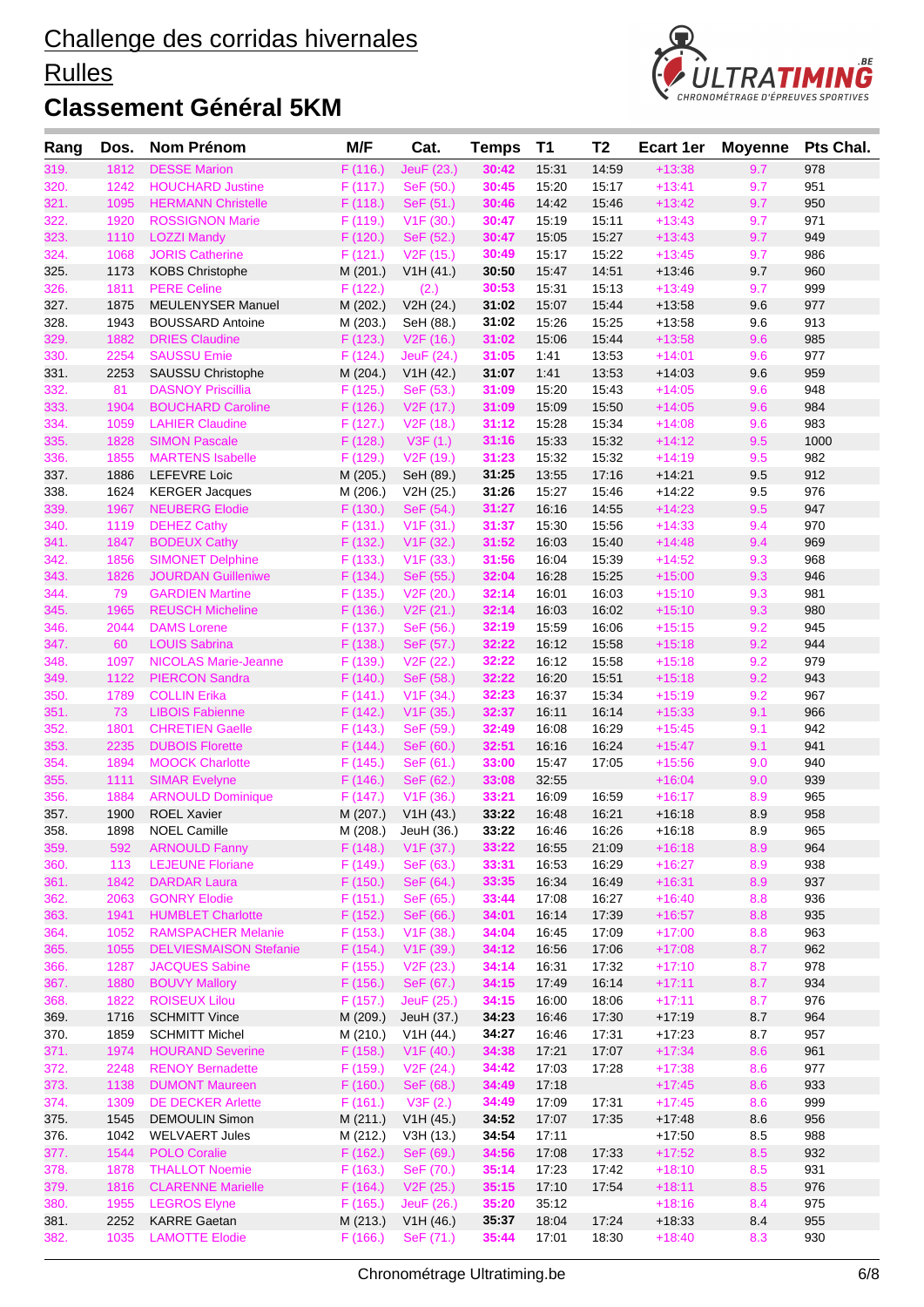#### **Rulles**



| Rang         | Dos.         | <b>Nom Prénom</b>                               | M/F                     | Cat.                                | <b>Temps</b>           | <b>T1</b>        | T <sub>2</sub> | <b>Ecart 1er</b>     | <b>Moyenne</b> | Pts Chal.  |
|--------------|--------------|-------------------------------------------------|-------------------------|-------------------------------------|------------------------|------------------|----------------|----------------------|----------------|------------|
| 383.         | 1949         | <b>HARTMANN Elodie</b>                          | F(167.)                 | SeF (72.)                           | 35:46                  | 17:52            | 17:43          | $+18:42$             | 8.3            | 929        |
| 384.         | 1950         | <b>KUNSCH Audrey</b>                            | F(168.)                 | SeF (73.)                           | 35:51                  | 17:54            | 17:42          | $+18:47$             | 8.3            | 928        |
| 385.         | 1742         | <b>THONUS Audrey</b>                            | F (169.)                | V1F(41.)                            | 36:20                  | 17:29            | 18:41          | $+19:16$             | 8.2            | 960        |
| 386.         | 1250         | <b>RAMSPACHER Marie Anne</b>                    | F (170.)                | V3F(3.)                             | 36:23                  | 17:45            | 18:24          | $+19:19$             | 8.2            | 998        |
| 387.         | 1668         | <b>LEYDER Stéphanie</b>                         | F(171.)                 | SeF (74.)                           | 36:26                  | 18:20            | 17:58          | $+19:22$             | 8.2            | 927        |
| 388.         | 2223         | <b>THIELTGEN Kelly</b>                          | F(172.)                 | SeF (75.)                           | 36:30                  | 18:20            | 17:57          | $+19:26$             | 8.2            | 926        |
| 389.         | 1857         | <b>VERMOESEN Marc</b>                           | M (214.)                | SeH (90.)                           | 36:31                  | 16:36            | 19:42          | $+19.27$             | 8.2            | 911        |
| 390.         | 1037         | <b>FRANTZEN Aurélie</b>                         | F(173.)                 | SeF (76.)                           | 36:36                  | 18:17            | 18:12          | $+19:32$             | 8.1            | 925        |
| 391.         | 2204         | <b>DUPONT Delphine</b>                          | F(174.)                 | SeF (77.)                           | 36:37                  | 18:17            | 18:12          | $+19:33$             | 8.1            | 924        |
| 392.         | 1707         | <b>AUTHELET Marie</b>                           | F (175.)                | SeF (78.)                           | 36:38                  | 17:52            | 18:37          | $+19:34$             | 8.1            | 923        |
| 393.         | 1706         | <b>DASNOIS Nathalie</b><br><b>LECLEF Thimea</b> | F (176.)<br>F(177.)     | SeF (79.)                           | 36:38                  | 36:27            | 11:26          | $+19:34$             | 8.1            | 922        |
| 394.<br>395. | 1141<br>1140 | <b>DAHIN Maele</b>                              | F (178.)                | JeuF (27.)                          | 36:40                  | 17:41<br>17:40   | 18:49<br>18:50 | $+19:36$<br>$+19:37$ | 8.1<br>8.1     | 974<br>959 |
| 396.         | 58           | <b>BAAR Pierre</b>                              | M (215.)                | V <sub>1</sub> F (42.)<br>V3H (14.) | 36:41<br>37:34         | 17:09            | 20:19          | $+20:30$             | 7.9            | 987        |
| 397.         | 75           | <b>LIBOIS Martin</b>                            | M (216.)                | JeuH (38.)                          | 37:50                  | 18:50            | 18:52          | $+20:46$             | 7.9            | 963        |
| 398.         | 1680         | 1680 N.n.                                       | (4.)                    | (4.)                                | 37:50                  | 18:15            | 19:24          | $+20:46$             | 7.9            | 997        |
| 399.         | 933          | <b>DETHISSE Solene</b>                          | F (179.)                | SeF (80.)                           | 37:52                  | 18:05            | 19:38          | $+20:48$             | 7.9            | 921        |
| 400.         | 1130         | PEZZUTO Ugo                                     | M (217.)                | JeuH (39.)                          | 37:54                  | 18:50            | 18:55          | $+20:50$             | 7.9            | 962        |
| 401.         | 1821         | <b>BARTHELEMY Cornelia</b>                      | F (180.)                | JeuF (28.)                          | 38:09                  | 18:19            | 19:40          | $+21:05$             | 7.8            | 973        |
| 402.         | 2070         | <b>MAAS Gwenaelle</b>                           | F(181.)                 | SeF (81.)                           | 38:09                  | 18:21            | 19:38          | $+21:05$             | 7.8            | 920        |
| 403.         | 1927         | <b>BOUVY Faustine</b>                           | F(182.)                 | SeF (82.)                           | 38:26                  | 18:37            | 19:38          | $+21:22$             | 7.8            | 919        |
| 404.         | 1926         | <b>ANDREUX Celine</b>                           | F(183.)                 | SeF (83.)                           | 38:28                  | 18:38            |                | $+21:24$             | 7.7            | 918        |
| 405.         | 1018         | <b>LICHTFUS Emilie</b>                          | F(184.)                 | SeF (84.)                           | 38:41                  | 18:56            | 19:36          | $+21:37$             | 7.7            | 917        |
| 406.         | 1840         | <b>LICHTEUS Marie</b>                           | F(185.)                 | SeF (85.)                           | 38:42                  | 18:57            | 19:37          | $+21:38$             | 7.7            | 916        |
| 407.         | 144          | FINEUSE Sébastien                               | M (218.)                | V1H (47.)                           | 38:54                  | 18:52            | 19:50          | $+21:50$             | 7.7            | 954        |
| 408.         | 110          | <b>ERPELDING Aurore</b>                         | F(186.)                 | SeF (86.)                           | 39:17                  | 18:52            | 20:13          | $+22:13$             | 7.6            | 915        |
| 409.         | 109          | <b>SIMON Maxime</b>                             | M (219.)                | SeH (91.)                           | 39:19                  | 18:52            | 20:14          | $+22:15$             | 7.6            | 910        |
| 410.         | 145          | <b>DAUTUN Natacha</b>                           | F (187.)                | SeF (87.)                           | 39:51                  | 19:11            | 20:29          | $+22:47$             | 7.5            | 914        |
| 411.         | 1273         | <b>PIRSON Amandine</b>                          | F(188.)                 | SeF (88.)                           | 39:52                  | 19:11            | 20:27          | $+22:48$             | 7.5            | 913        |
| 412.<br>413. | 1925<br>1736 | <b>QUOIRIN Loic</b><br>1736 N.n.                | M (220.)<br>(5.)        | SeH (92.)<br>(5.)                   | 41:09<br>1:40:01       | 18:37<br>1:37:52 | 22:03          | $+24:05$<br>$+82:57$ | 7.2<br>2.9     | 909<br>996 |
| 414.         | 1846         | <b>GONTIER Ninon</b>                            | F(189.)                 | JeuF (29.)                          | AВ                     | 16:04            |                | $+3:30$              | 14.5           | 972        |
| 415.         | 2045         | <b>ROISEUX Louis</b>                            | M()                     | SeH (93.)                           | <b>NP</b>              |                  |                | $-17:04$             |                | 908        |
| 416.         | 1869         | <b>ZLOTO Valerian</b>                           | M()                     | JeuH (40.)                          | <b>NP</b>              |                  |                | $-17:04$             |                | 961        |
| 417.         | 1843         | <b>CUPPERI Paola</b>                            | F()                     | SeF (89.)                           | NP                     | 15:13            |                | $-17:04$             |                | 912        |
| 418.         | 1837         | <b>REUSCH Micheline</b>                         | F()                     | V <sub>2</sub> F (26.)              | <b>NP</b>              |                  |                | $-17:04$             |                | 975        |
| 419.         | 1164         | 1164 N.n.                                       | $\theta$                | (6.)                                | <b>NP</b>              | 24:31            |                | $-17:04$             |                | 995        |
| 420.         | 2529         | 2529 N.n.                                       | $\theta$                | (7.)                                | <b>NP</b>              | 24:35            |                | $-17:04$             |                | 994        |
| 421.         | 2522         | 2522 N.n.                                       | $\overline{O}$          | (8.)                                | <b>NP</b>              | 24:37            |                | $-17:04$             |                | 993        |
| 422.         |              | 1011 1011 N.n.                                  | $\left( \right)$        | (9.)                                | <b>NP</b>              | 24:37            |                | $-17:04$             |                | 992        |
| 423.         | 1914         | POCHET Adrien                                   | M()                     | SeH (94.)                           | NP                     |                  |                | $-17:04$             |                | 907        |
| 424.         | 1010         | 1010 N.n.                                       | $\left( \right)$        | (10.)                               | <b>NP</b>              | 26:13            |                | $-17:04$             |                | 991        |
| 425.         | 1910         | <b>NCIRI Mehdi</b>                              | M()                     | SeH (95.)                           | <b>NP</b>              |                  |                | $-17:04$             |                | 906        |
| 426.         | 1770         | <b>GERARD Delphine</b>                          | F()                     | SeF (90.)                           | <b>NP</b>              |                  |                | $-17:04$             |                | 911        |
| 427.         | 1634         | <b>QUEVY Laurence</b>                           | F()                     | V <sub>2</sub> F (27.)              | <b>NP</b>              |                  |                | $-17:04$             |                | 974        |
| 428.         | 1298         | <b>CLAUSSE Pierrick</b>                         | M ()                    | SeH (96.)                           | NP.                    |                  |                | $-17:04$             |                | 905        |
| 429.<br>430. | 1211<br>1606 | <b>HUSTINX Catherine</b><br>1606 N.n.           | F()                     | V1F(43.)                            | <b>NP</b><br><b>NP</b> | 1:00:57          |                | $-17:04$<br>$-17:04$ |                | 958<br>990 |
| 431.         | 148          | <b>THIRY Elian</b>                              | $\left( \right)$<br>M() | (11.)<br>JeuH (41.)                 | <b>NP</b>              |                  |                | $-17:04$             |                | 960        |
| 432.         | 147          | <b>THIRY Dany</b>                               | M ()                    | V2H (26.)                           | <b>NP</b>              |                  |                | $-17:04$             |                | 975        |
| 433.         | 146          | <b>BAIJOT Adrien</b>                            | M()                     | SeH (97.)                           | <b>NP</b>              |                  |                | $-17:04$             |                | 904        |
| 434.         | 140          | <b>HUBERMONT Alexandre</b>                      | M ()                    | SeH (98.)                           | <b>NP</b>              |                  |                | $-17:04$             |                | 903        |
| 435.         | 139          | <b>BERGUET Julie</b>                            | F()                     | SeF (91.)                           | <b>NP</b>              |                  |                | $-17:04$             |                | 910        |
| 436.         | 132          | <b>GERARD Jean-Pierre</b>                       | M()                     | V1H (48.)                           | <b>NP</b>              |                  |                | $-17:04$             |                | 953        |
| 437.         | 125          | <b>HEYNEN Nicolas</b>                           | M()                     | V1H(49.)                            | <b>NP</b>              |                  |                | $-17:04$             |                | 952        |
| 438.         | 124          | <b>EMOND Marie-Laure</b>                        | F()                     | SeF (92.)                           | <b>NP</b>              |                  |                | $-17:04$             |                | 909        |
| 439.         | 100          | <b>GODFRIND Maxime</b>                          | M()                     | SeH (99.)                           | <b>NP</b>              |                  |                | $-17:04$             |                | 902        |
| 440.         | 1262         | <b>ANNET Maximilien</b>                         | M ()                    | JeuH (42.)                          | <b>NP</b>              |                  |                | $-17:04$             |                | 959        |
| 441.         | 142          | <b>PIERRET Anne-Lise</b>                        | F()                     | SeF (93.)                           | <b>NP</b>              |                  |                | $-17:04$             |                | 908        |
| 442.         | 141          | <b>PIERRET Lindsay</b>                          | F()                     | SeF (94.)                           | <b>NP</b>              |                  |                | $-17:04$             |                | 907        |
| 443.         | 67           | <b>HENON Kathy</b>                              | F()                     | V <sub>1</sub> F (44.)              | <b>NP</b>              |                  |                | $-17:04$             |                | 957        |
| 444.         | 64           | <b>LATTEUR Bénédicte</b>                        | F()                     | V2F(28.)                            | <b>NP</b>              |                  |                | $-17:04$             |                | 973        |
| 445.         | 53           | <b>ROUFOSSE Philippe</b>                        | M()                     | V2H (27.)                           | <b>NP</b>              |                  |                | $-17:04$             |                | 974        |
| 446.         | 1667         | 1667 N.n.                                       | (6.)                    | (12.)                               | <b>NP</b>              | 2:32             | 19:27          | $+76:18$             | 3.2            | 989        |